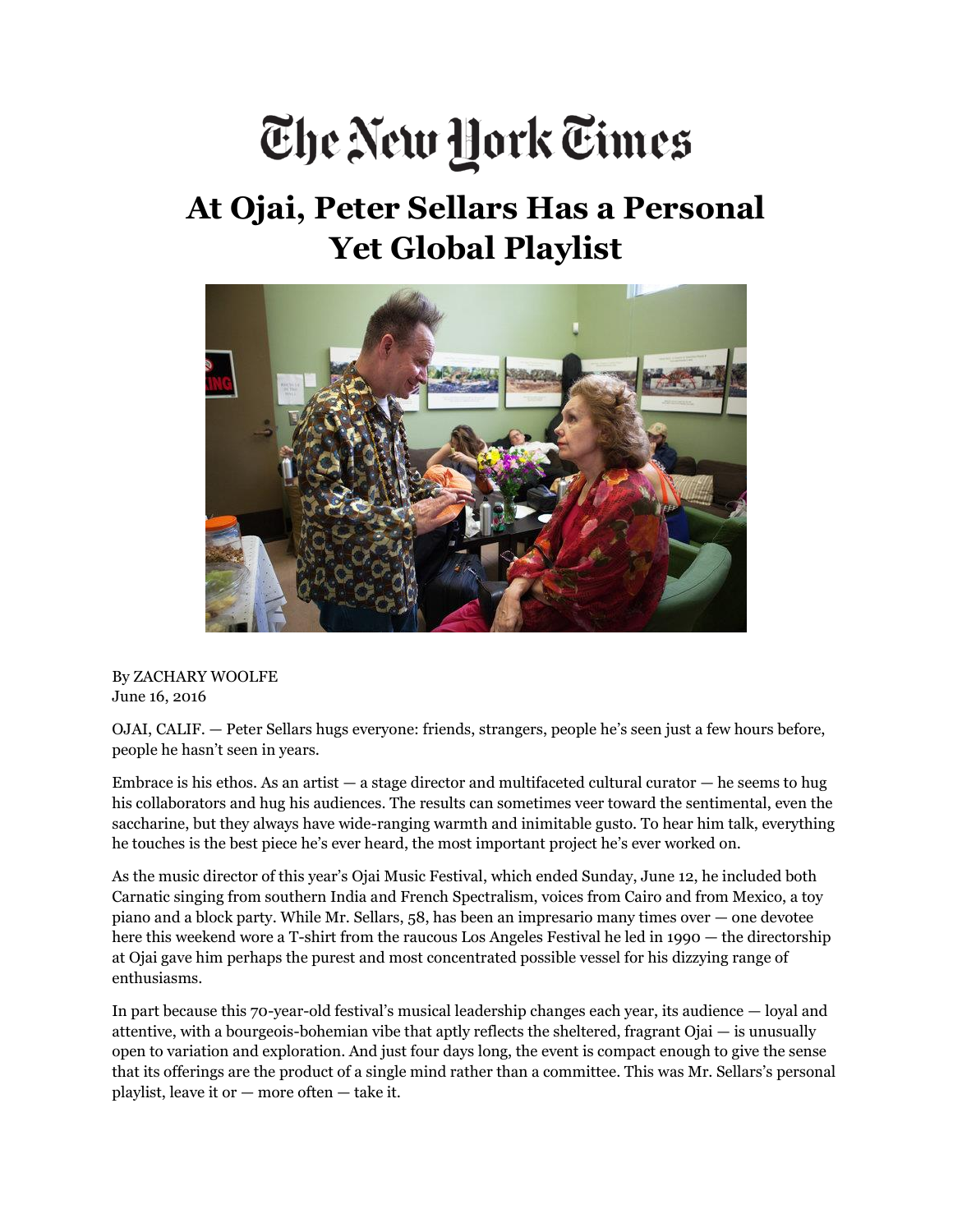Most striking about the program he created was that almost all of the music was by women. When I noted this in a review of opening events on Thursday, June 9, the composer, vocalist and pianist Leila Adu added on Twitter that women of color were especially prominent.

For Mr. Sellars, this was clearly not a matter of meeting quotas or checking demographic boxes. He has been promoting the full diversity of world music for decades, freely juxtaposing traditions in a way that can sometimes seem designed to flatter liberal pieties about multiculturalism, but more often simply feels vibrant. His Ojai wasn't set up to prove the influence of, say, classical Indian singing on contemporary American a cappella vocalism; the weekend's performances and styles seemed to inform one another without imposing themselves on one another.

Rare even in the most progressive new-music circles, Ojai's robust helping of female composers seems not to have been the outcome of a particular goal, and it went mostly unmentioned over the weekend, unsurprising for a festival modest about its self-presentation and inclined to let audience members reach their own conclusions.

As the people filed into the outdoor Libbey Bowl on Friday afternoon, June 10, Mr. Sellars stressed this point: "No one has to say, 'Good evening and welcome to a concert written by men.' No one needs to say that about women, either." Thomas W. Morris, who as Ojai's artistic director is a constant as music directors come and go, added, "We never had a meeting where we decided not to emphasize" the festival's gender breakdown.

The Finnish master Kaija Saariaho, whose "L'Amour de Loin" arrives at the Metropolitan Opera this fall, was a focus this year and has long been resistant to being classified as a "woman composer"; Mr. Sellars said her feelings were taken into account, too, in underplaying talk of gender. Two concerts devoted to decades of her shimmering chamber music were highlights of the weekend.

"Terrestre," an intimate kind of flute concerto for five players, begins with quivering in the solo instrument, here played by Claire Chase, the fearless founder of this year's house band, the International Contemporary Ensemble. "Kesapaiva" ("A Summer Day"), five songs for a cappella voices — members of another resident ensemble, Roomful of Teeth — combined plainchant simplicity with tumbling, overlapping commotion.

Aruna Sairam, right, and her Indian ensemble. CreditDavid Bazemore/Ojai Music Festival "Adjo" finds keening, percussive synchronicity between voice (Martha Cluver), flute (Ms. Chase) and guitar (Dan Lippel). The iridescent, aqueous "Nymphéa" surrounds a string quartet (here the Calder Quartet) with a barely detectable electronic humidity, setting in motion cycles of sounds evaporating and condensing. In the surging "Solar," the birds audible around the bowl flickered in and out of the instrumental textures, as did the quaking flute line (Ms. Chase, yet again, and peerlessly vivid).

A stream of harp (Bridget Kibbey) lent a mystical vibe to "Sombre," settings of Ezra Pound cantos. Camilla Hoitenga played the bass flute with unnatural lightness one moment, caramel liquid weight the next; Davóne Tines's baritone floated through the text like a dense fog.

The festival's planned centerpiece, Ms. Saariaho's "Only the Sound Remains," a pair of Noh-inspired operas that had an acclaimed premiere in Amsterdam in March, was canceled here because of a lack of sufficient rehearsal time. With it out of the lineup, the main events were three loosely, even abstractly biographical oratorios: Ms. Saariaho's ruminative "La Passion de Simone," about Simone Weil; Julia Bullock and Tyshawn Sorey's "Josephine Baker: A Portrait"; and Claude Vivier's "Kopernikus."

With the premiere of "A Portrait," the festival produced something with the heart — if not quite yet the proportions — of a masterpiece. Mr. Sorey, a brilliant avant-jazz composer and musician, has arranged a set of songs once performed by Baker, the celebrated singer, dancer, French Resistance operative and civil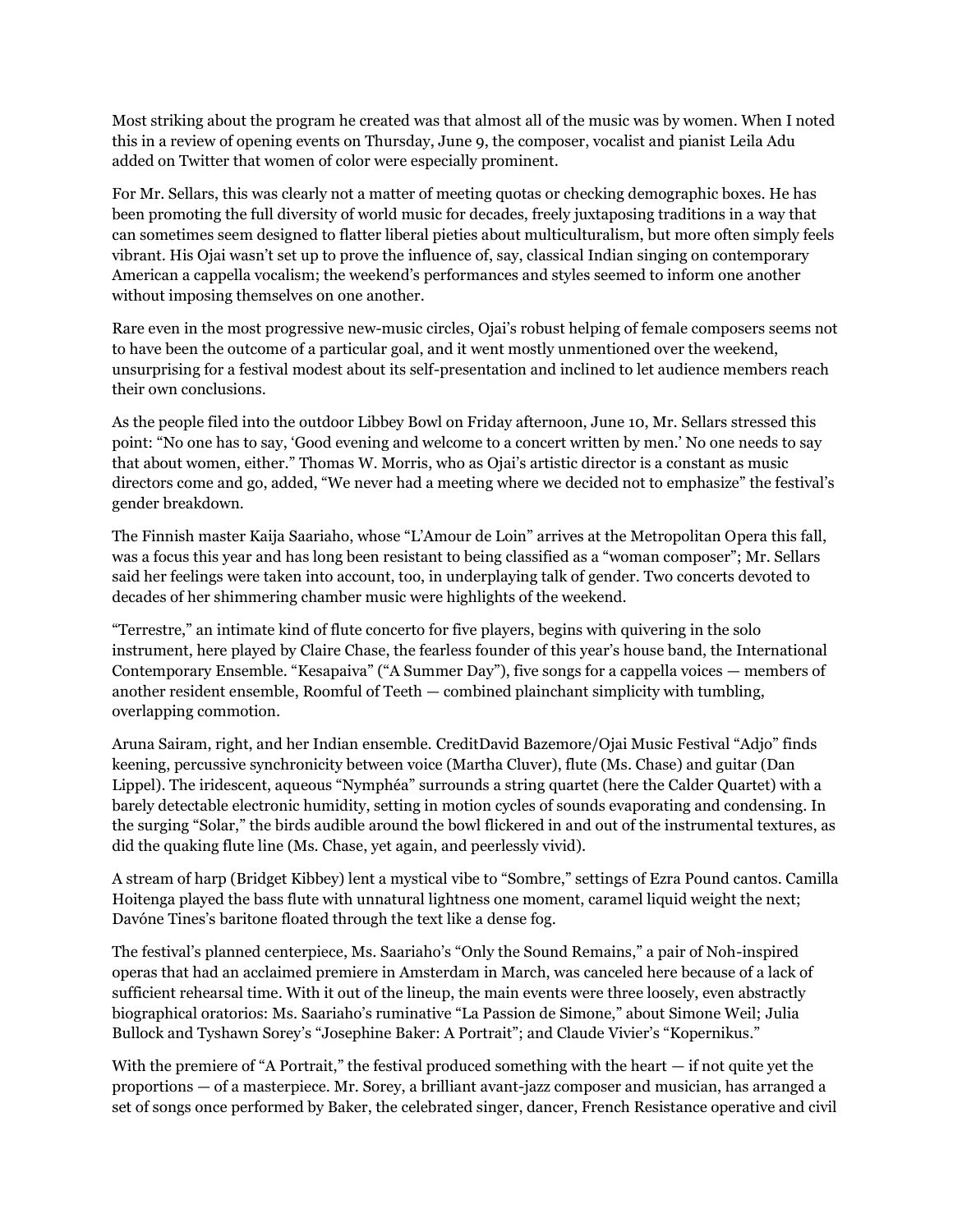rights activist, as if he's channeling the composer Morton Feldman. It's a landscape of glacial melancholy, shot through with glinting fragments from an ensemble of six players, solemn resonances in the piano and shudders of drums.

This is a ritual of mourning, not a gay-Paree nostalgia trip, and it is one of the most important works of art yet to emerge from the era of Black Lives Matter. "Si J'Étais Blanche" ("If I Were White"), a suavely swinging two and a half minutes as Baker recorded it, is here a haunting quarter-hour dirge, as harrowing as "Strange Fruit."

Her soprano mellow and flexible, somber yet with a crucial undercurrent of youthful hopefulness, Ms. Bullock was a magnetically still presence — until a sensational climactic break into sinuous Baker-esque choreography (by Michael Schumacher). The pitiless words of "Bye Bye Blackbird" and "Terre Sèche" were caressed, yet starkly clear.

One problem, however, is the interstitial spoken text, newly written by the poet Claudia Rankine ("Citizen") and recited by Ms. Bullock. Dully underlining points about Baker's relationship with race, it's more obvious and stolid than the ambiguous music. And it keeps pulling us out of Mr. Sorey's hypnotic textures and tempos, making the piece — at 90 minutes already too long, with a particularly unwieldy, cloying late instrumental interlude — feel even longer.

It might be advisable, in what I hope will be many future performances, to flesh out the visual element. Perhaps fractured or slowed footage of Baker dancing could convey her artistry without sacrificing Mr. Sorey and Ms. Bullock's elegantly spare stylization. But "A Portrait" is already, in this early form, a work that demands to be heard and wrestled with, a space of pain and contemplation.

Mr. Sorey, who alternated between piano and drums, was far from the only dual composer-performer over the weekend. Caroline Shaw, a member of Roomful of Teeth, sang the music of others as well as her own Pulitzer Prize-winning "Partita for Eight Voices," as blissed-out as ever but also with an exhilarating recklessness in her performance on June 10. Her new "This might also be a form of dreaming," set to enigmatic texts by Ms. Rankine about connection, requires many of the same techniques as in "Partita": grand, plush harmonies; droning on tangy, bendable pitches; sighing, exhaling babble.

Carla Kihlstedt, a violinist-vocalist, led a group from Roomful of Teeth and the International Contemporary Ensemble in a series of pensive numbers with texts drawn from dreams. Ms. Adu, who sings and plays the piano, offered a late-night set of her earnest, intimate songs, her voice trembling with childlike vulnerability.

A relaxed, sunny presence, Dina El Wedidi and her Cairo-based band explained little about their music or their Arabic texts, making their entertaining show on June 10 — ostensibly an evocation of the revolutionary sounds of Tahrir Square — feel oddly glib. The next night, Aruna Sairam was a more informative, therefore more rewarding, guide to the fundamentals of Indian song, her improvisations witty and joyful.

On June 12, in the wake of the shooting in Orlando, Fla., Mr. Sellars's longstanding vision of art as social justice, and a way to think and feel slowly and carefully in a time of superficial rushes to judgment, was deeply consoling. A morning concert on a hilltop high above the Ojai Valley featured International Contemporary Ensemble members playing from Pauline Oliveros's "Sonic Meditations," the musicians moving around the audience, leaving passing fragments of sound as they passed.

An even more poignant meditation came back in town, when Phyllis Chen performed an enchanting recital of music for toy piano in the courtyard of the Ojai Art Center, the audience full of children. Young musicians from the Los Angeles Philharmonic's youth orchestra program, modeled on Venezuela's El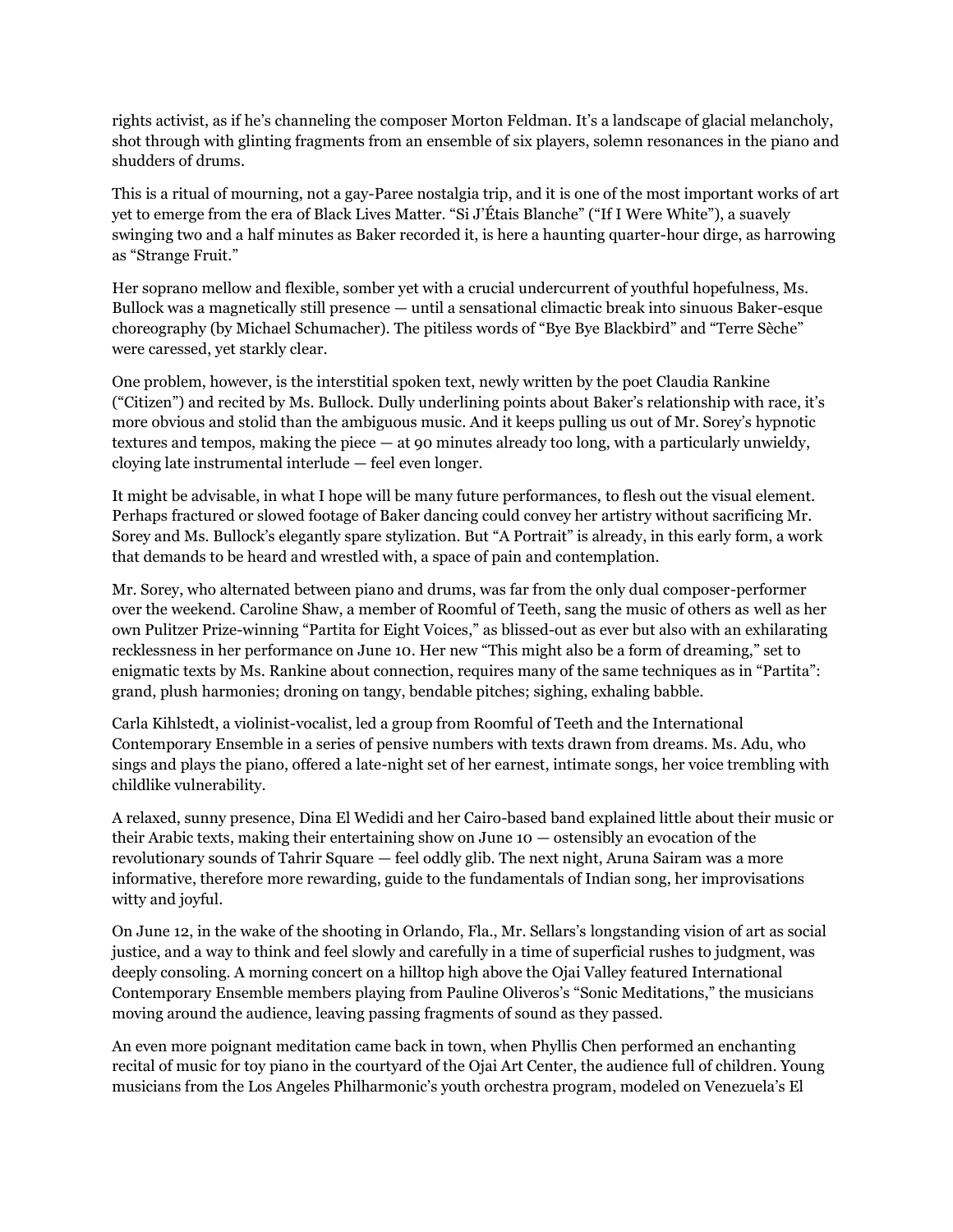Sistema, performed later at the bowl. That concert also showcased the orchestra's talented teenage composer fellows.

Vivier's "Kopernikus," a cult classic from the 1970s getting a belated American premiere, charts a transition from life to something after in a surreal mixture of astronomical facts and invented languages — too politely staged by Mr. Sellars, with the performers all in eerie, cultish white. Death-embracing, the work also felt life-affirming in its proud strangeness.

Mr. Sellars's most characteristic move of all was to close the weekend with a street party in Santa Paula, a gorgeous half-hour drive through the mountains. It was the first time organizers could remember the festival venturing beyond its hometown, and a large crowd gathered in the mild evening, singing and dancing, for a taste of the year's artists.

As the sun went down, Mr. Tines dedicated a roaring spiritual to the victims in Orlando. Mr. Sellars watched from the side of the stage, his eyes wet, then pressed Mr. Tines back onstage for another selection, and another.

The Los Angeles band Cambalache, which has deep ties to Veracruz, Mexico, later ripped into a tight set of sweet, danceable songs. Its lead singer, César Castro, thanked the crowd for coming and "enjoying my culture," then corrected himself: "Enjoying *our* culture. Let's make it ours."

[http://www.nytimes.com/2016/06/19/arts/music/at-ojai-peter-sellars-has-a-personal-yet-global](http://www.nytimes.com/2016/06/19/arts/music/at-ojai-peter-sellars-has-a-personal-yet-global-playlist.html?_r=0)[playlist.html?\\_r=0](http://www.nytimes.com/2016/06/19/arts/music/at-ojai-peter-sellars-has-a-personal-yet-global-playlist.html?_r=0)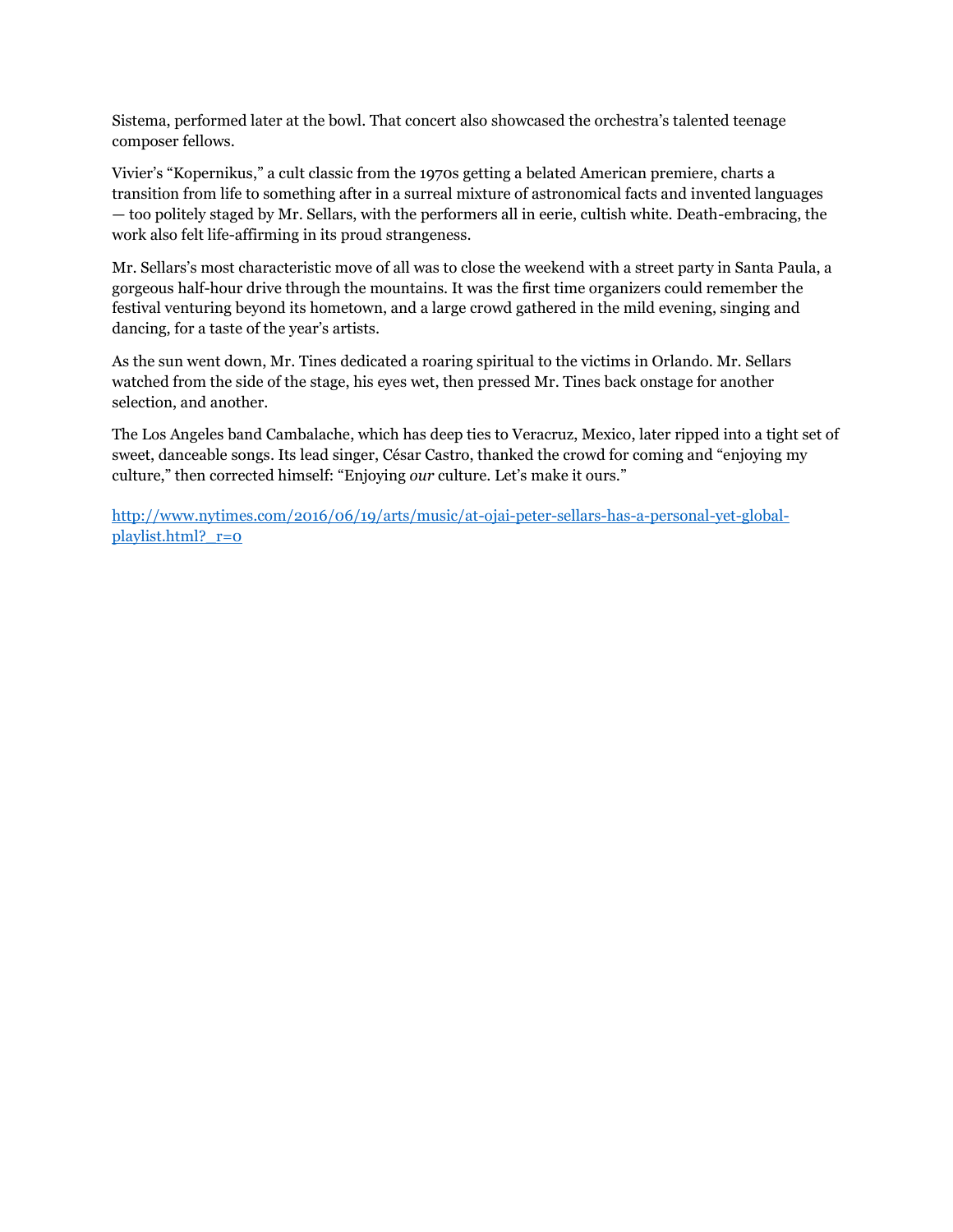# Los Angeles Times

#### **Worlds meet and worlds beyond at Ojai Music Festival**



By MARK SWED June 14, 2016

As the great Southern California music retreat, the Ojai Music Festival offers venturesome refuge from normal life for locals and visitors to this blissed-out valley. But on the final day of the festival that had begun Thursday, we awoke to the same horrific news from Orlando as the rest of the country.

This year's Ojai music director, Peter Sellars, led a moment of silence in Libbey Bowl at 3 p.m., the hour Florida Gov. Rick Scott had asked the nation to remember the 49 killed in the mass shooting in a gay nightclub. The silence here initiated the U.S. premiere of Claude Vivier's ritual opera, "Kopernikus." As staged by Sellars, this wondrously mystical masterpiece became a profound and uncanny guide for the dying as they leave this world and prepare for the transcendent next.

That "Kopernikus" happened to be written by a dazzlingly original young Canadian composer murdered by a gay prostitute in Paris in 1983 might have made the premiere of this too-little-known 1979 opera seem all the more uncanny. But for Sellars, the prime function of art is to serve as a spiritual early warning system.

The opera itself isn't exactly obscure. Netherlands Opera produced it a dozen years ago, as did Opera Factory Freiburg more recently, and there are recordings of both. But the European approach has been to treat the 70-minute experimental opera as a Stockhausen-infused Postmodern circus.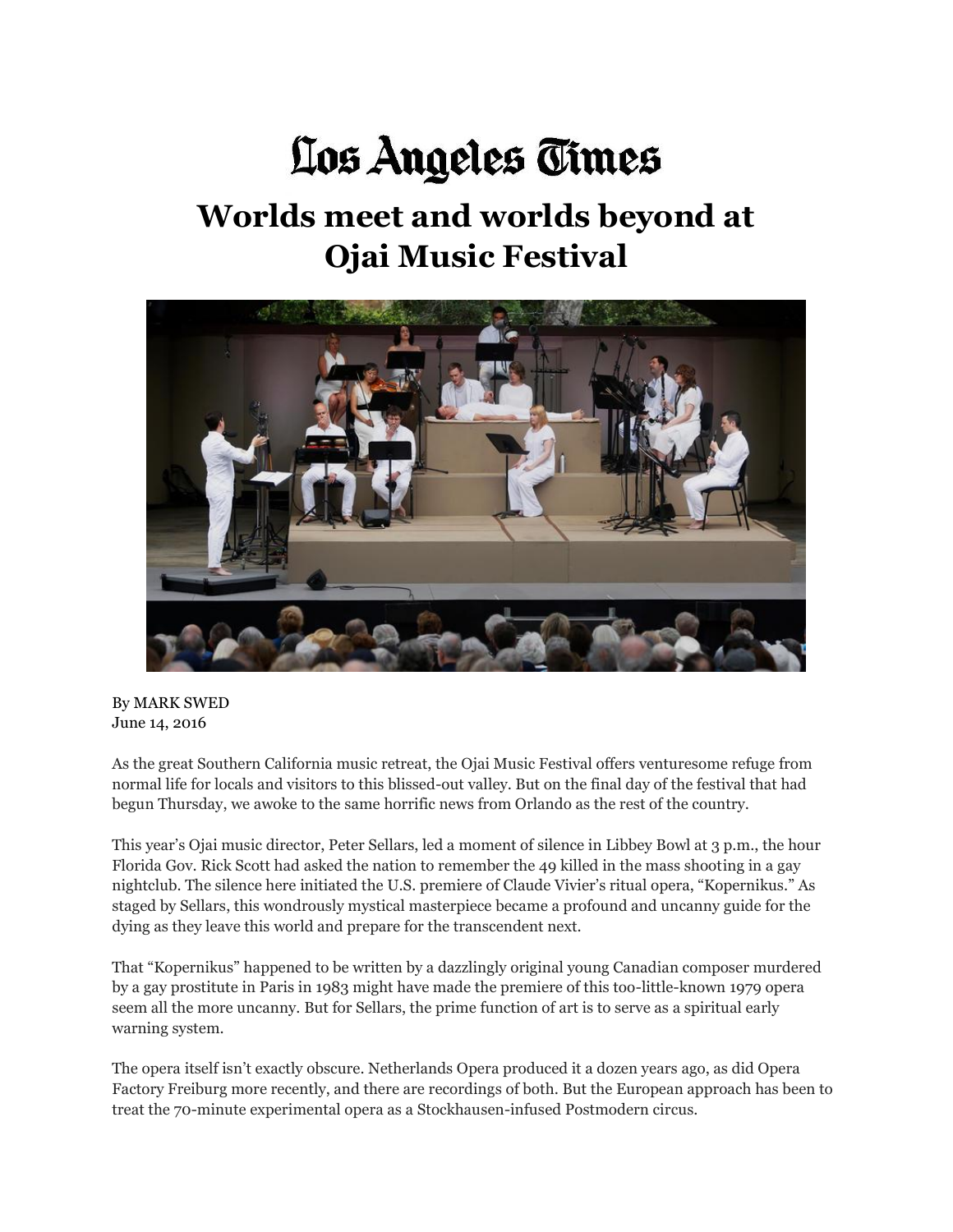Vivier's libretto reads like a phantasmagoric dreamscape. A dying figure, Agni, is surrounded by the countenances of mythic beings, including Mozart, Lewis Carroll, a witch, the Queen of the Night, Copernicus, Tristan and Isolde. Seven singers become their voices on occasion, but mostly they sing Dadaesque nonsense syllables.

Oboe, three clarinets, trombone, violin and a trumpet (as a voice calling from the beyond) make up the instrumental ensemble, which is enhanced by electronics. There are recognizable musical formulas, and there is unrecognizable musical chaos, just as there are recognizable words and unrecognizable ones, recognizable singing styles and all kinds of weird vocal sounds.

For Sellars this is simply the Balinese ceremony for the dead, so for his ritualistic staging, instrumentalists and singers dressed in white were placed on a high stage over the body of dancer Michael Schumacher. He remained immobile for an hour (devastatingly so during the moment of silence), then rose to the call of the trumpet from behind the audience and began his journey. Allusions in word and music to this world, past and present and future, appeared to enter into his being. The effect was utterly transfixing.

The performers, conducted by Eric Dudley, were the respective instrumental and vocal New York ensemble[s ICE](http://www.latimes.com/topic/social-issues/u.s.-immigration-customs-enforcement-ORGOV0000136156-topic.html) (International Contemporary Ensemble) and Roomful of Teeth. They softened the Modernist edge to Vivier's score but replaced that with spiritual purpose. "Kopernikus" is an opera we need, and the encouraging news from Ojai is that Sellars plans to develop this production for international consumption.

The other Sellars-staged pieces were concerned with social responsibility, and both were solo vehicles for Julia Bullock, who had appeared in the 2011 festival as a student performer and is now on the verge of what promises to be an astounding career. In a new chamber version of Finnish composer Kaija Saariaho's 2006 "La Passion de Simone" on Thursday night, Bullock transformed a somber meditation on the disturbing French philosopher and activist Simone Weil's suicidal self-sacrifice into a ritual of a young African American woman finding her place in a protest movement.

In the long, late-night "Josephine Baker: A Portrait," Bullock sang the famous African American's Parisian show tunes as dark meditations and protest songs. Avant-garde percussionist and pianist Tyshawn Sorey recomposed everything for members of ICE. Poet Claudia Rankine added introductory texts that were rarely useful, but Bullock's singing, dancing and sheer stage presence proved hauntingly effective.

The baritone, Davóne Tines, is the new name to remember from this festival. Discovered by Sellars as a phenomenal singer of spirituals, Tines was invited by Sellars to be in his production of Saariaho's new opera, "Only the Sound Remains," which was to have had its U.S. premiere at Ojai but had to be canceled because of its technical demands. Two brilliant afternoon chamber concerts of Saariaho's chamber music did, however, remain. They concluded with her recent piece "Sombre," a setting of three late Ezra Pound cantos — the poet conversing, like Vivier if in a more terrestrial way, with paradise.

"I have tried to write Paradise," Pound writes. Tines doesn't need to try. He is a singer of immense power and fervor. Everyone in Ojai was talking about him. Saariaho also had the benefit of performers — ICE, flutist Claire Chase, bass flute Camilla Hoitenga, the Calder Quartet and conductor Joana Carneiro uncovering under her shimmering surfaces strong dramatic musical material.

Much more of this festival was, Sellars style, all over the place — and the globe. Sellars imported the blowsy Egyptian singer Dina El Wedidi and her fusion band, as he did the alluring Carnatic Indian singer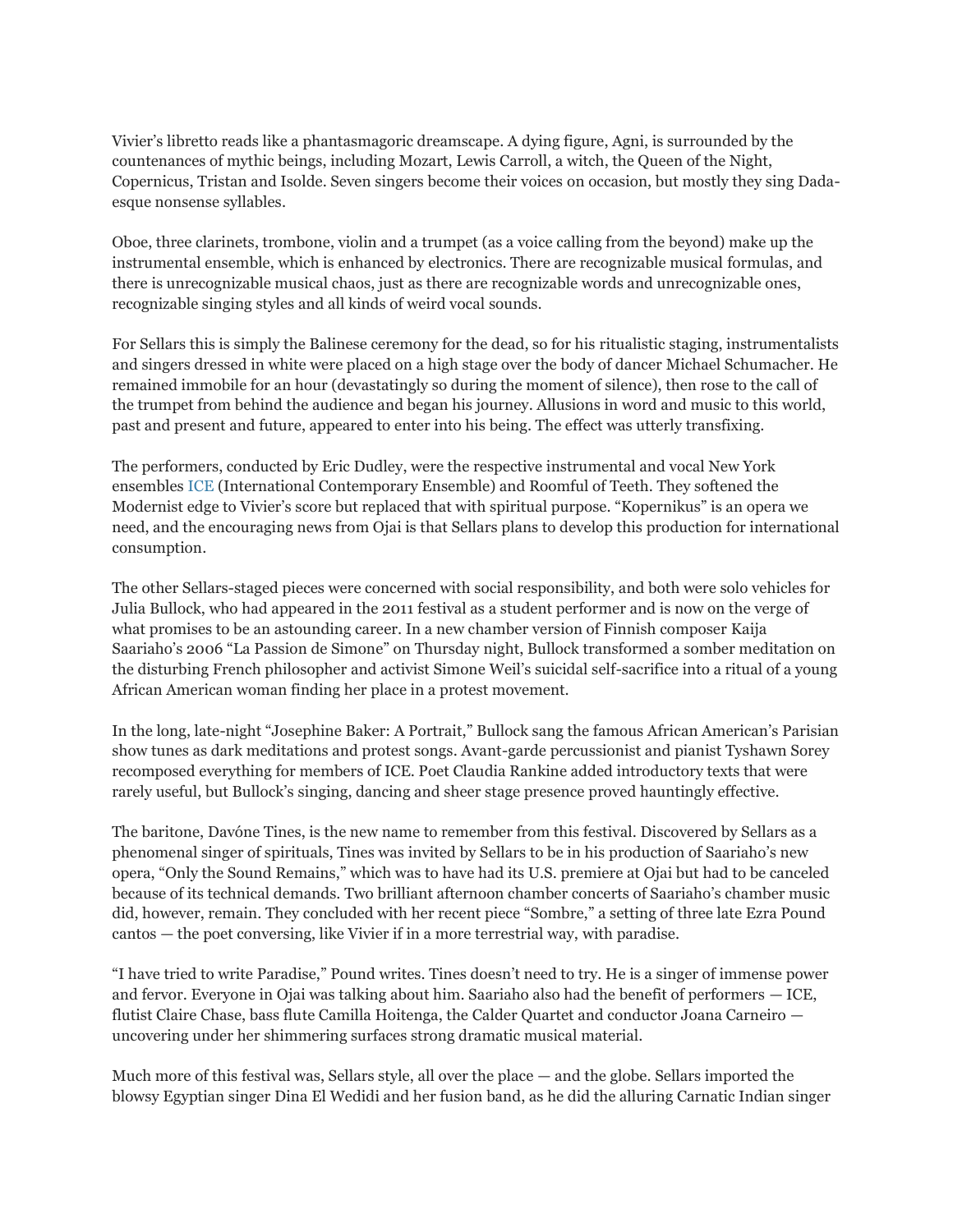Aruna Sairam with her inspired traditional Indian musicians. These are paths that didn't show any need to cross.

There were daily doses of Roomful of Teeth, which has become popular for its cute use of extended vocal techniques and because the alto Caroline Shaw is an appealing young star composer. The ensemble needs stretching, which "Kopernikus" is clearly doing.

The heavy stretching, though, was with YOLA at HOLA Symphonic Winds, the Los Angeles Philharmonic's student group. For the free family Sunday afternoon concert that preceded "Kopernikus," Tania León wrote and conducted "Pa'lante" for the kids and four ICE wind soloists who have been coaching them. They rocked Libbey Bowl. L.A. Phil teenage composer fellows Benjamin Champion, Robby Good, Luca Mendoza and Ethan Treiman provided solo pieces for the ICE winds; L.A. Phil senior composer fellows Sharon Hurvitz and Andrew Moses wrote wind quartets. All revealed spunky curiosity for cleverly unusual sounds and arresting theatricality.

Sellars' most radical move was to end the festival with a free street party in downtown Santa Paula, a flamboyant celebration of life after Vivier's flamboyant dance of death. The Latino band Los Jornaleros del Norte, YOLA, El Wedidi, Sairam and Tines took turns performing on two stages. By evening's end the crowd thinned to a couple hundred festivalgoers and Santa Paula natives dancing to another Latino band, Cambalache, here two worlds meeting not in a refuge but on Main Street.

<http://www.latimes.com/entertainment/arts/la-et-cm-ojai-festival-notebook-20160606-snap-story.html>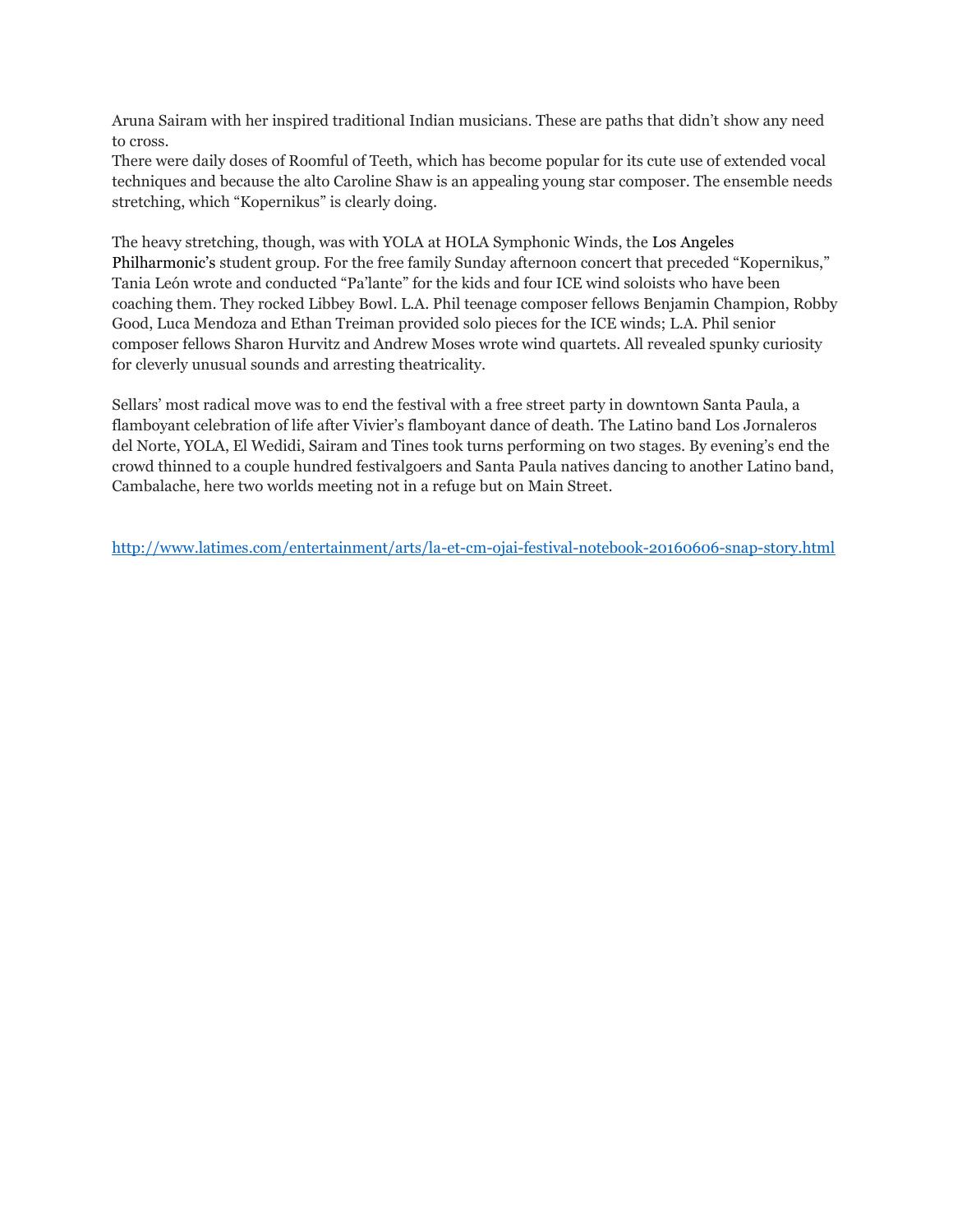# The New York Times

#### **Women Rule at Ojai Festival, Unannounced**



By ZACHARY WOOLFE June 10, 2016

OJAI, Calif. — Always a bit low key about its high ambitions, the Ojai Music Festival barely made reference at its opening events on Thursday to the most striking element of this year's four-day program: Nearly all of the work is by women.

Other organizations would have screamed that from the rooftops. (The Lucerne Festival, coming up in August in Switzerland, has branded itself "Women on the Podium.") But Ojai, its vibe as luxuriantly relaxed as its sunny, secluded hometown, talks quietly. At 70, as dependable a source of new, intriguing music as any annual event in America, Ojai never seems to sell itself too hard.

Its reliability is something of a paradox, since each year the festival changes music directors. Over the past few years, the post has gone from a choreographer (Mark Morris) to a pianist (Jeremy Denk) to a percussionist (Steven Schick); this year, the leader is the stage director Peter Sellars. (A constant, for over a decade, has been the artistic director, Thomas W. Morris, who shares the planning.)

Mr. Sellars first made his name in the 1980s with vividly updated productions of Mozart operas, including "The Marriage of Figaro" set, yes, in Trump Tower. But he has pared down his aesthetic in recent years to more timeless stylizations, like [the spare Bach "St. Matthew Passion"](http://www.nytimes.com/2012/06/10/arts/music/in-dvd-of-st-matthew-passion-hints-of-sellarss-future.html) that the Berlin Philharmonic brought to New York in 2014. He has long been John Adams's key partner on both librettos and stagings, and has also been a frequent collaborator with Kaija Saariaho, whose "L'Amour de Loin" arrives at the Metropolitan Opera this fall.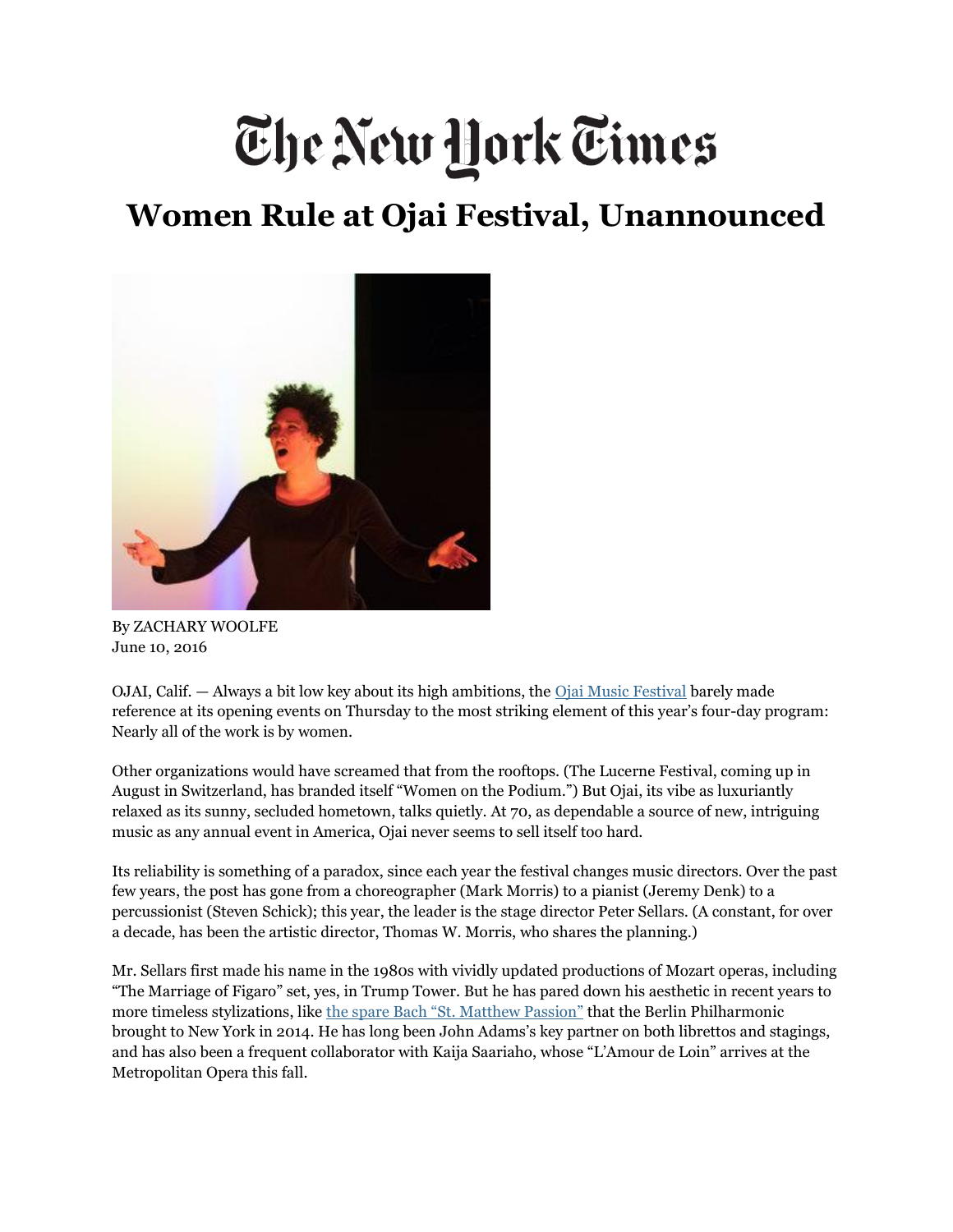Ms. Saariaho, born in Finland in 1952, is the star of this year's Ojai. The American premiere of a chamber version of her [2006 oratorio](http://www.nytimes.com/2006/11/29/arts/music/29simo.html) "La Passion de Simone" was the main offering on Thursday, while the festival's biggest loss was the cancellation, reportedly because of lack of sufficient rehearsal time, of what was to be the weekend's centerpiece: Mr. Sellars's production of Ms. Saariaho's new, Noh-inspired "Only the Sound Remains."

Sober yet seething, "La Passion de Simone" is a more or less static reflection on the life and work of the writer and activist Simone Weil, the great secular saint of self-abasement who in 1943, at just 34, starved herself to death in a radical act of solidarity with those suffering under German occupation. She was given to cheerful sayings like: "Nothing that exists is absolutely worthy of love, so we must love what does not exist."

Susan Sontag once wrote of Weil: "No one who loves life would wish to imitate her dedication to martyrdom nor would wish it for his children nor for anyone else whom he loves." Mr. Sellars put it slightly differently in a talk on Thursday afternoon: "She's the friend you can't stand but you need in your life. Someone has to say those things."

Ms. Saariaho and her librettist, Amin Maalouf, fashioned a Christ-like structure for a Christ-like subject. Patiently gaining power, if not much depth, over the course of its 75 minutes, "La Passion de Simone" is organized into 15 "stations" — as in "stations of the cross" — that offer oblique commentary on Weil. Our guide is a nameless woman, here the noble young soprano Julia Bullock, who both embodies (and quotes) Weil and stands apart from her, an awe-struck, agonized sister who addresses her, or perhaps her memory, in the second person ("you have always been incapable of loving yourself").

Her vocal lines are surprisingly even-keeled, as if the expressions of a person trying desperately to keep mighty emotions under control. Extremity emerges more often from the instrumental ensemble, which Ms. Saariaho reduced from a full orchestra to a complement of fewer than 20 here, conducted by Joana Carneiro. This leaner group still made an impact (if also, in the amplification of the endearing outdoor Libbey Bowl, a rather muddled, fractured one). "You had such a thirst for sacrifice," Ms. Bullock sang at one point, and the orchestra answered with loud whoops, then a sudden drop to a sad, lonely whistle. A massive scraping sound traveled through the ensemble in the 12th station; the final one began with savage fanfares.

But among the most memorable moments were the subtlest, as when Ms. Bullock trilled over the barest hint of high strings, bells and softly tolling drum. A full chorus in the original version was reduced to a vocal quartet that chimed in with floating, crystalline harmonies.

Mr. Sellars's staging was simpler than his 2006 original: It placed Ms. Bullock on a platform above the other performers, where she shared the stage with just a box of shifting colored light — both a shrine and a coffin. Tender even in full cry, she was a presence simultaneously youthful and mature: a compelling vehicle for Ms. Saariaho and Mr. Maalouf's restrained work.

Late Saturday night, Ms. Bullock will interpret songs of Josephine Baker in a new production that features music by Tyshawn Sorey and will interweave texts by the poet Claudia Rankine. Ms. Rankine's work is also the source for Caroline Shaw's new "This might also be a form of dreaming," which has its premiere planned for Saturday afternoon. Works by Leila Adu, Du Yun, Tania León, Christine Southworth, Carla Kihlstedt, Pauline Oliveros and others fill the rest of the weekend, in addition to two programs of Ms. Saariaho's intricate, glinting chamber music.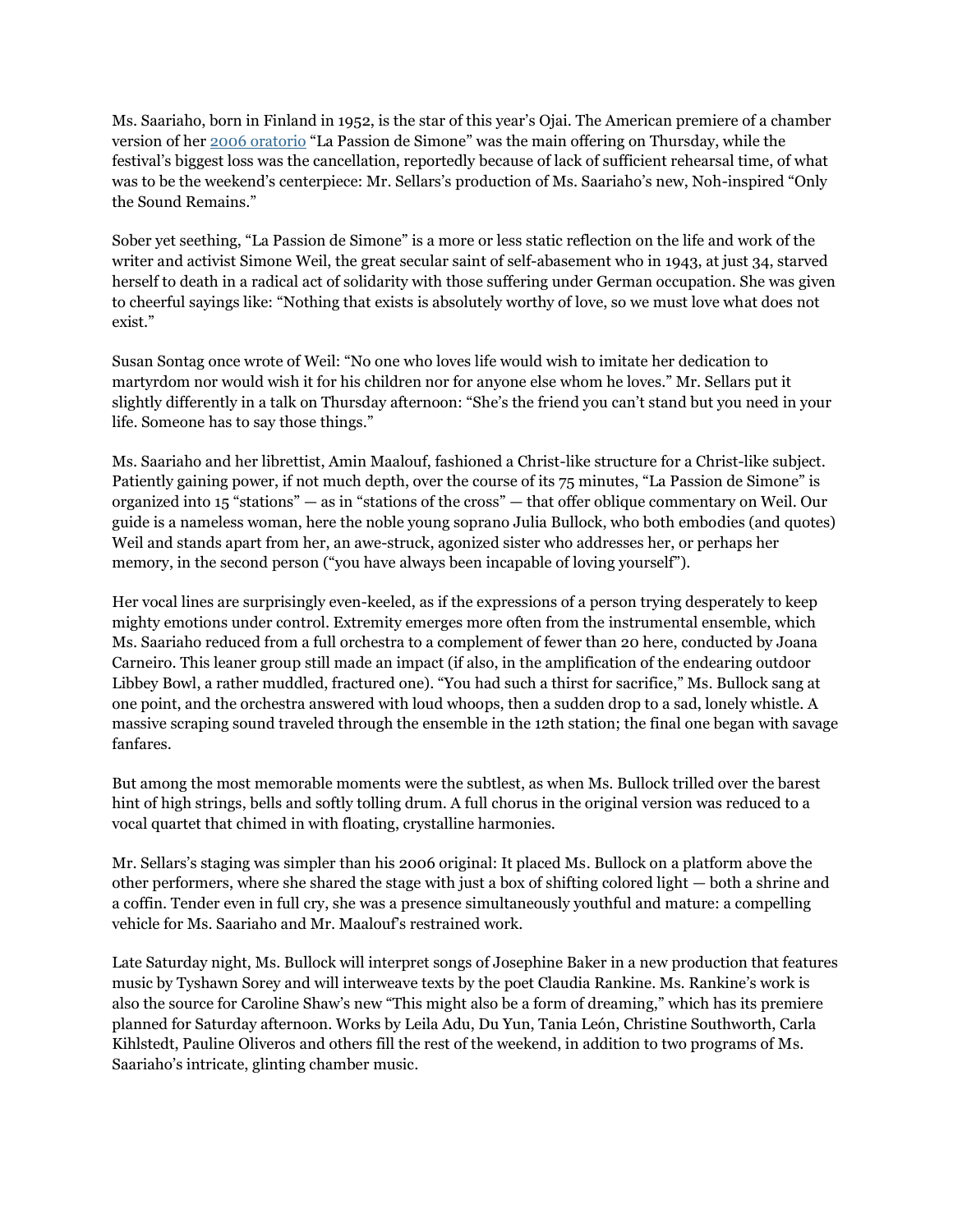Given this year's immersion in female composers, it is particularly conspicuous that Ojai's artistic directors over the past 70 years have been almost entirely male; Dawn Upshaw, in 2011, has been the only woman to hold the post on her own. While the festival has clearly taken note of this disparity — three of the next five years will be led by women — it has, characteristically, not spoken too loudly about it.

That's not shame; it's modesty. But with women still struggling to gain an equal footing in roles of artistic leadership in roles in the music industry, the festival's commitment in this regard deserves to be publicized, as does Mr. Sellars and Mr. Morris's inspiring program this year. If Ojai won't make a big deal about it, I will.

http://www.nytimes.com/2016/06/11/arts/music/women-rule-at-ojai-festival-unannounced.html? r=0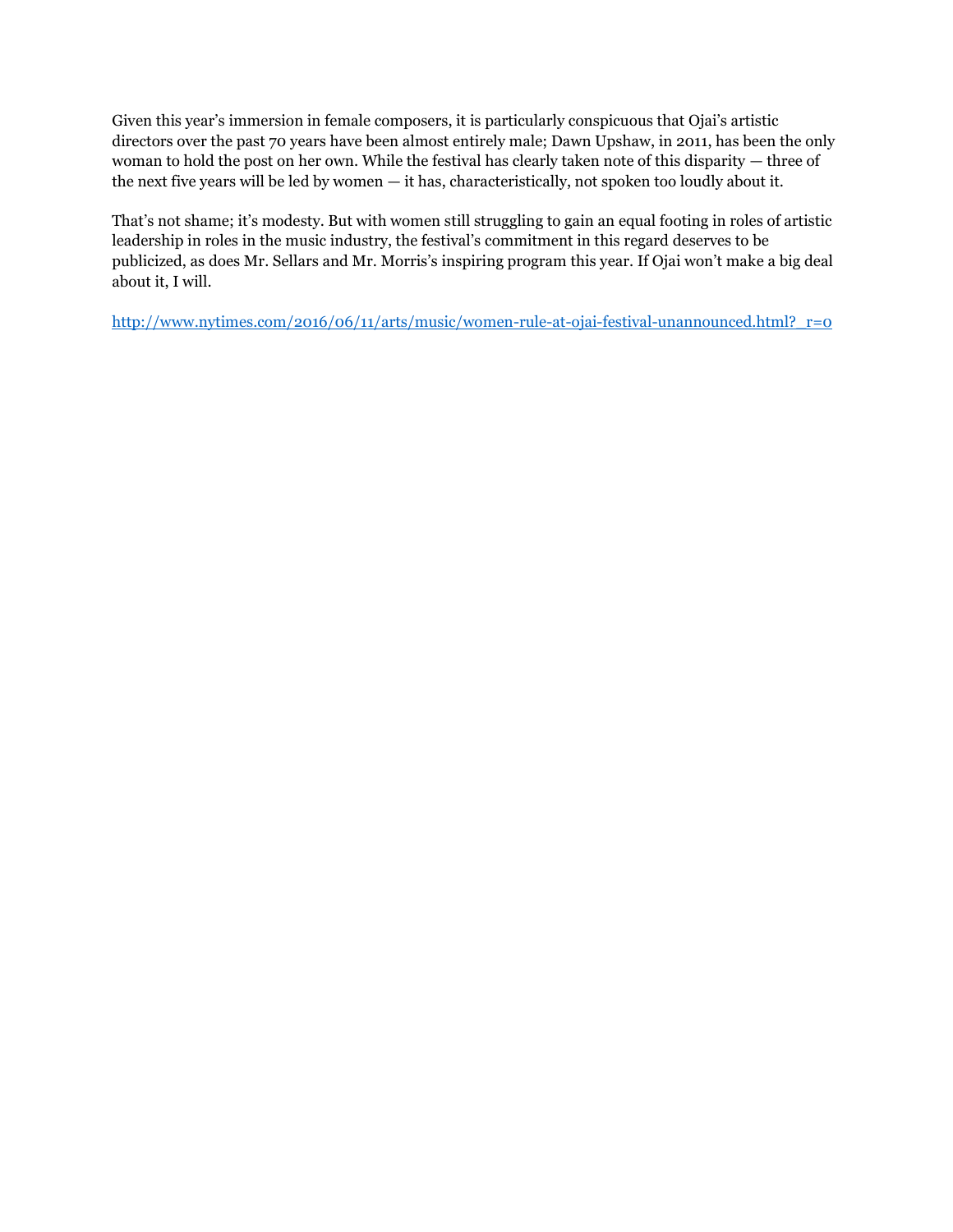

#### **Women Composers Reign At Subdued 70th Ojai Festival**



By RODNEY PUNT JUNE 17, 2016

OJAI, Calif. — With a woman about to be nominated for president, the 70th annual Ojai Music Festival (June 9-12) could hardly have been better timed. Announcing that all but two works were by women, music director Peter Sellars noted wryly, "I'd rather not have to mention that, but there's something wildly exciting about hearing from the other half of the planet."

It was Finnish composer Kaija Saariaho's first visit to the valley of evergreen oaks and orange groves. With three full programs, the now Paris-based Saariaho was clearly the featured star. The festival included four American composers: Pauline Oliveros, with two concerts, and a younger set, Caroline Shaw, Christine Southworth, and Carla Kihlstedt, with scattered entries.

The worldwide reach was extended with Cuban-American Tania León and New Zealander Leila Adu. Adding performance flair to the fare were rising soprano Julia Bullock (a former vocal student of Ojai alum Dawn Upshaw) and two world-music singers, the Egyptian Dina El Wedidi and South Indian Aruna Sairam. Yet the spirit of the weekend skewed closer to lamentation than celebration. Three stage works —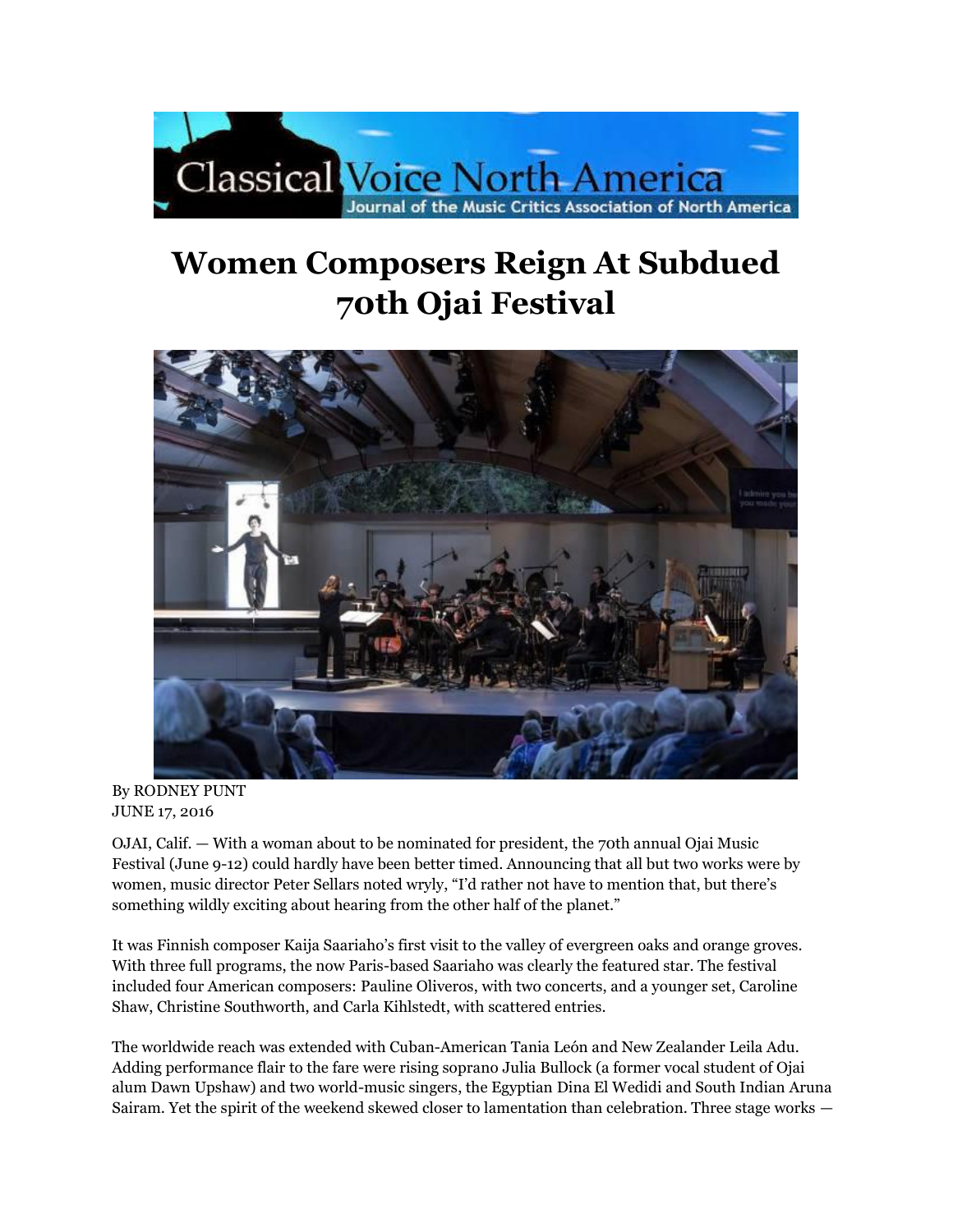by Saariaho, Claude Vivier, and Tyshawn Sorey — dealt with themes of suicide, bitter regret, and what comes in the afterlife.

Saariaho's earlier announced *Only the Sound Remains* had proved too much to take on at Ojai. In its place, as season opener, her *La Passion de Simone* received the U.S. premiere of its pared-down chamber version. Described as "a musical journey in fifteen stations,"*La Passion* is a wake inspired by the suicide starvation of French Marxist and mystic philosopher Simone Weil. She died at age 34 in an English hospital in 1943, proclaiming solidarity with the victims of Nazism.

The scenario has Weil's hero-worshipping younger sister (Bullock, as the fictitious character created by librettist Amin Maalouf) recounting to her deceased sister the life story of Simone's concern for mankind, her struggles against tyranny, and the neglect of her family. Saariaho's treatment of each station (as of the cross) illuminates incidents in Simone's life, with the composer's trademark ability to conjure pictorial states, as with the sixth station's metallic stabs invoking the mechanization of work. (Two later chamber concerts gave further evidence of Saariaho's uncanny skill at time-stopping depictions.)

Director Sellars had a raised platform on the Libbey stage with a light box of opaque fluorescence standing vertically and changing colors at each station, suggesting stained glass windows or perhaps a coffin. (Born secular Jewish, Weil converted to Catholicism.) Maalouf's libretto, with its several false endings and lines like "Such a thirst for sacrifice," flirted with making a martyr's fetish of Simone's story. But Bullock's performance resisted any such impulse. Her focus was sure and her rich vibrato flung colors into the Ojai night vibrant enough to match the showy hues on stage. Leading the well-paced performance was Joana Carneiro, whose International Contemporary Ensemble (ICE) served as the orchestra.

Bullock turned in another fine performance two nights later in the world premiere of Sorey's *Josephine Baker: A Portrait.* But the work itself was a miscalculation. Attempting to portray the great singer's struggles with prejudice, it unwittingly projects a steady stream of self-pity onto one of the 20th century's most exuberant entertainers. The real Baker's resilience overcame the discrimination she encountered in her native St. Louis. Rather than give up, she moved to France and thrived during the Roaring Twenties as an adored star of the Paris stage.

During the war years, Baker bravely spied for the Allies. Back in the U.S. in the 1960s, she was a civilrights icon. She had her low points, but they did not define her or reduce her life force. Sorey's bleak jazz score, while technically fine, stripped away the classic tunes of 13 Baker lyrics and recast all but one as dirges. Sorey, playing drums, contributed a phenomenal solo in the otherwise lugubrious score.

Claudia Rankine's libretto was an assemblage of every worst day the singer ever had. The versatile Bullock, to her credit, invested the hapless role with credibility, even simulating a set of Baker's more famous dance moves. It was not enough to redeem the production. Announced as a one-hour show from 10:30 p.m., it droned on for an additional 40 minutes until after midnight. By then, many attendees had departed.

*Kopernikus,* by the French Canadian composer-librettist Claude Vivier, is a "ritual opera" on death and resurrection in the manner of a funeral cantata. Sellars directed its U.S. premiere in a spare but effective production that proved it to be an endearing, if eccentric,*tour de force* with a sad back-story. A male prostitute murdered Vivier shortly after the work's completion, an act the gay composer had eerily anticipated. In retrospect, the oddly upbeat work seems both autobiography and antidote. Full of tenderness and whimsy, *Kopernikus* is more "beam me up" than funeral procession. A childlike dream, its sweetness suggests a modern day *Magic Flute*. On his way to heaven, the sojourner Agni (the composer's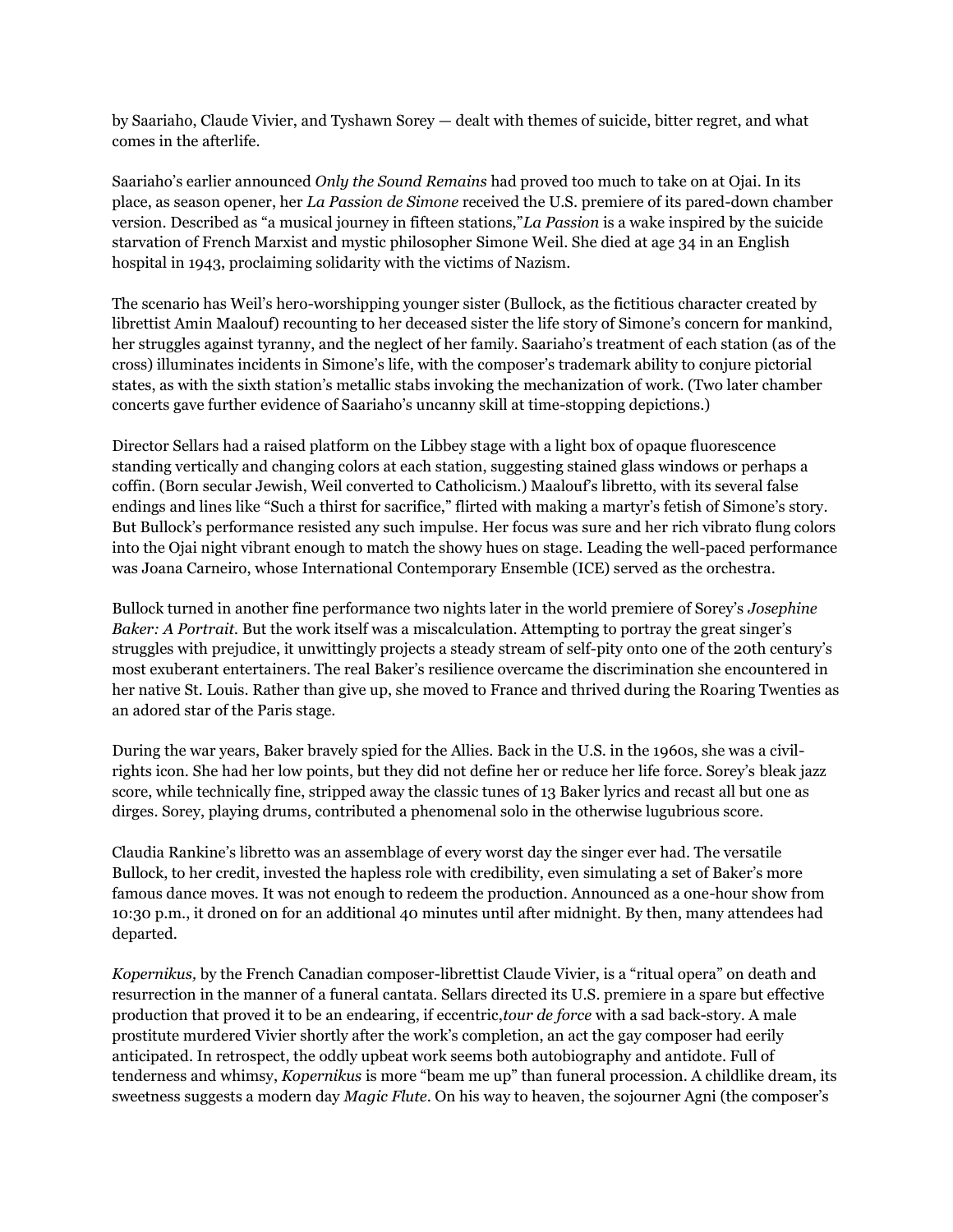alter ego) meets heroes like Merlin, Mozart, and Lewis Carroll. He encounters all he valued in life: the laws of nature and of science, and the great astronomers and philosophers.

Notable in the performance was the solo and ensemble singing of the festival's choral component, Roomful of Teeth. ICE provided the instrumentals. Particularly effective were the trombone wails of mortality and, at the back of the amphitheater, the trumpet fanfares at heaven's entry. Conductor Eric Dudley's control of the far-flung musical forces was steady and nuanced.

In other concerts, two pieces by Shaw were well received. Her captivating Partita for 8 Voices was a closeharmony vocal exploration by Roomful of Teeth (in which Shaw is a vocalist) of four antique dances that sway and stretch in surprising and captivating contemporary ways. The work won the 2013 Pulitzer Prize for composition. Baritone Davóne Tines and the Calder Quartet's later performance of Shaw's *By and By* (freely set bluegrass and gospel texts) galvanized all present. In the fine acoustics of the Besant Hill School's Zalk Theater, the rendering by Tines induced tears from many — the composer and Sellars himself among them.

Shaw's third work, *This might also be a form of dreaming,* was commissioned by the festival and given its world premiere here by Roomful of Teeth and ICE. The seven-movement setting of Claudia Rankine's bleak poetry employs a series of contemporary musical styles, but was not animated much by its source material.

Two concerts by veteran composer Oliveros ushered in mornings at a bucolic hilltop retreat called Meditation Mount. Oliveros, known for her electronic music, employed acoustic instruments in "random" ways in her Sonic Meditations I and II that seem as fresh today as when they were composed four decades ago.

After seven decades, Ojai's music festival seemed far distant from the sonic worlds of Stravinsky, Schoenberg, and Boulez. It could have taken a nostalgic glance back, but it was too busy exploring today's hopes, fears, joys, and sorrows to do so. After all, Peter Sellars was at the helm. The Ojai Music Festival continues through June 18 at Cal Performances in Berkeley.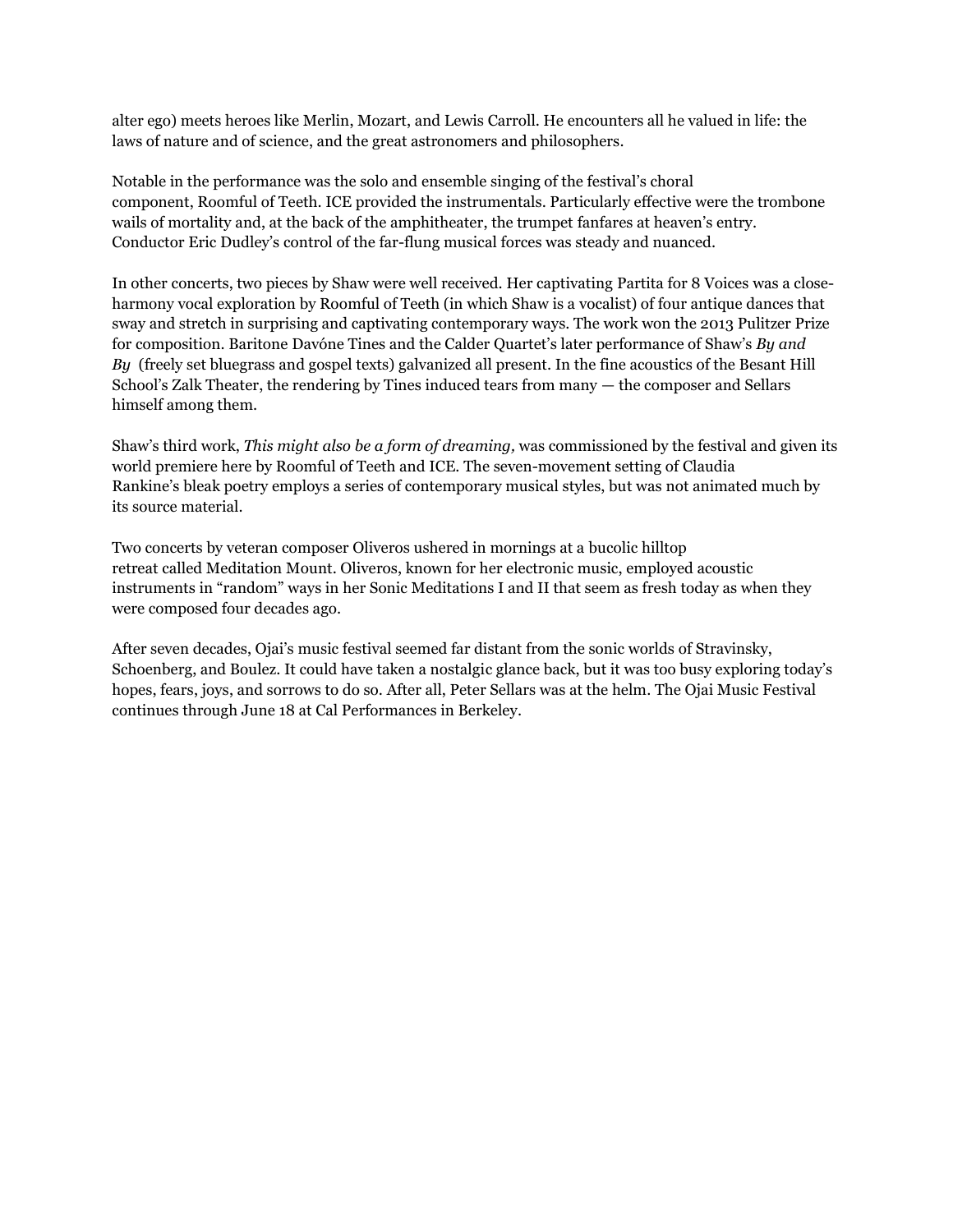#### I CARE IF YOU LISTEN

#### **2016 Ojai Music Festival: Works by Shaw, Adu, and Yun**

By ZOË MADONNA June 15, 2016

On the first day of the 2016 Ojai Music Festival, artistic director Peter Sellars hoped that the audience would respond "as personally as possible" to the weekend's musical offerings. The hour-long late afternoon concert on Saturday was programmed with three pieces written as sincerely personal responses: to grief, to a mother's love and resilience, and to a work of literature that is a personal response in itself. All were works by young female composers, on very different topics, and an ineffable feeling of love persisted from beginning to end.

The most anticipated piece (or so I gathered from the murmurings of the crowd) was the first, which probably should have been last. Caroline Shaw, the youngest winner of the Pulitzer Prize for music, premiered *This might also be a form of dreaming*, on text and ideas from Claudia Rankine's *Don't Let Me Be Lonely*. The source material, a collection of essays and prose poems, was written in 2004. It is a product of the beginning of an anxious, hazy time in America's history: post 9/11, pre-Facebook and Twitter.

During Friday's concert featuring Roomful of Teeth performing the Pulitzer-winning *Partita for Eight Voices*, I ended up sitting next to singer/songwriter Storm Large, who jumped to her feet cheering as soon as the first applause sounded. "It's like the sound of thoughts bouncing around your brain," she described it having just heard it for the first time. *Partita* is the sound of those thoughts in the abstract, and *This might also…* is the sound of thoughts reacting to things simultaneously specific and general; the loneliness of a hyper-connected world, the deluge of information offered us every time we turn on the news, the dada pastiche of the Internet.

Through her membership in Roomful of Teeth, Shaw has an unmatched understanding of the ensemble's strengths and idiosyncrasies. As in *Partita*, those are audible in the piece's fabric. The musicians were arranged in an arc, the singers in the middle and instrumentalists on each end. The three melodic instruments were those most akin to the human voice–cello, viola, and a bass clarinet which wailed like a saxophone. Ross Karre's percussion set stood behind. "Here, I am here," they sang in unadorned lockstep harmony, vast and intimate, before the second movement erupted into a chaotic maelstrom of spoken excerpts from philosophical texts and pharmaceutical ads. The third movement expressed the snap of sudden acuity crystallizing out of mental murk. "Sometimes you read something," Roomful of Teeth sang again and again together, the words liquefying into a vowel flow from which emerged the conclusion. The musical pinnacle of the piece could have been a lost movement of *Partita*, gliding slowly through open chords towards a full-on yawp in unison from the women. "I am here, you are here," the final movement reminded us, but we understood already.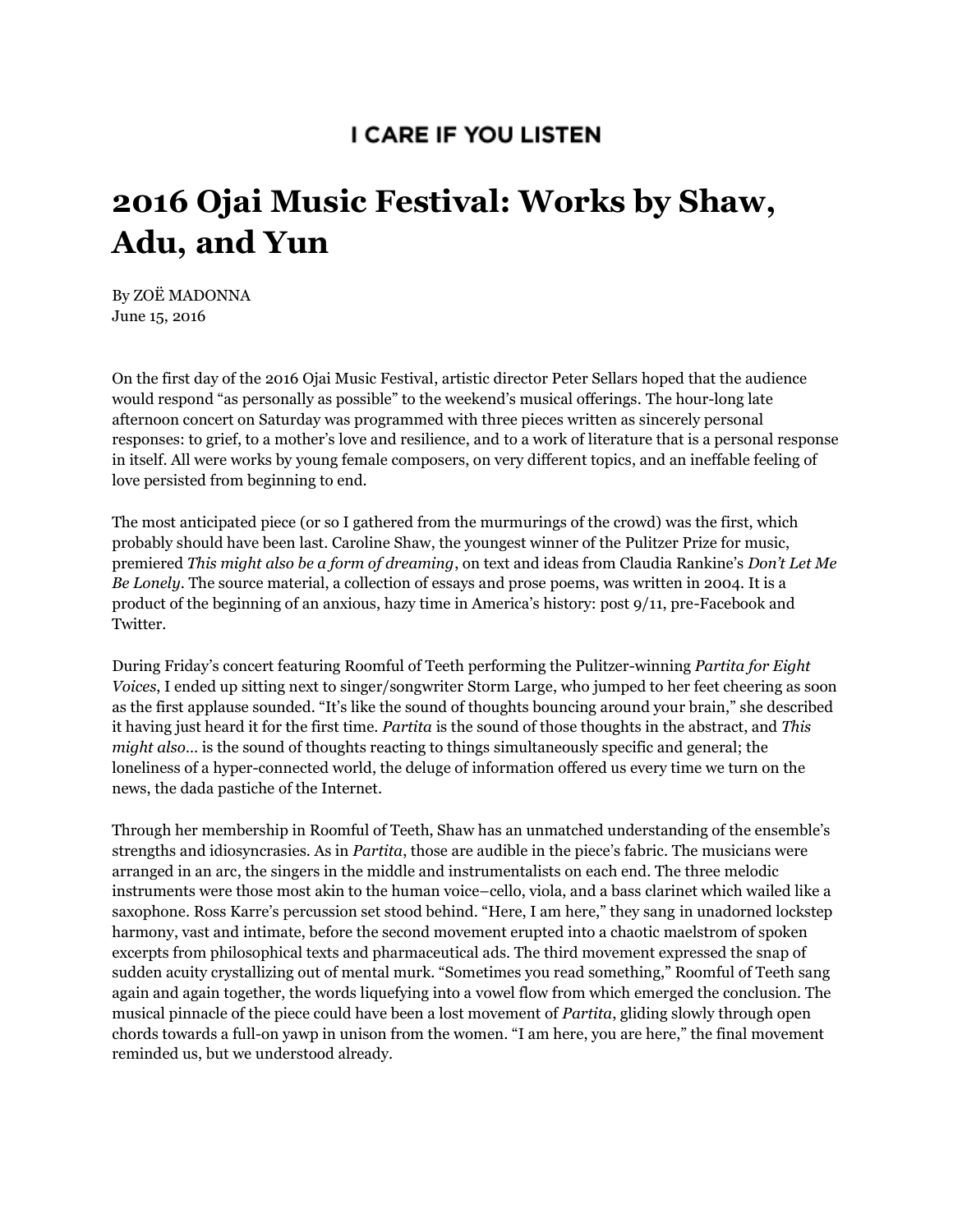Leila Adu's *Alyssum* for string quartet and harp and Du Yun's *An Empty Garlic* engaged on an individual level. Plucking together, the individual instruments of *Alyssum* became five fingers on a giant guitarist's hand, though the choice of register was slightly tinny. Waves of lyricism and arpeggiated cells took over, and a percussive ostinato on a harp high A (for Alison, the composer's mother) popped up at points. The composer-performer Adu shifts between vernacular and concert idioms easily, and *Alyssum* embodied a bittersweet sensuality that fell somewhere between bossa nova and Björk.

*An Empty Garlic* was wild grief, written by Du Yun for Claire Chase in memoriam of a mutual friend. Chase silently appeared on stage, an ominously chilly electronic soundscape rising in the background. She launched herself at a tam-tam, rattling and grinding metal sticks along the surface at full fury, before picking up her bass flute. Throwing her whole body into the music, slowly breathing in and whispershouting into her instrument, she demonstrated why she is truly one of the most vibrant performers on the concert stage. The music was most compelling when Levy Lorenzo's electronics were in tandem with Chase, amplifying her instead of responding to her; pipe organ-esque outbursts fell on the wrong side of overwrought.

As the light on the tam-tam changed color from red to lavender to yellow, the piece moved through distinct stages of grief: anger in a gasping litany, detached depression, final acceptance in clear tones with no resolution. Though undoubtedly meaningful, this love was a disquieting kind of love to end on, and the persistent warmth of *This might also…* would have been a better way to send the audience into the unseasonably chilly sunset.

<https://www.icareifyoulisten.com/2016/06/2016-ojai-music-festival-works-shaw-adu-yun/>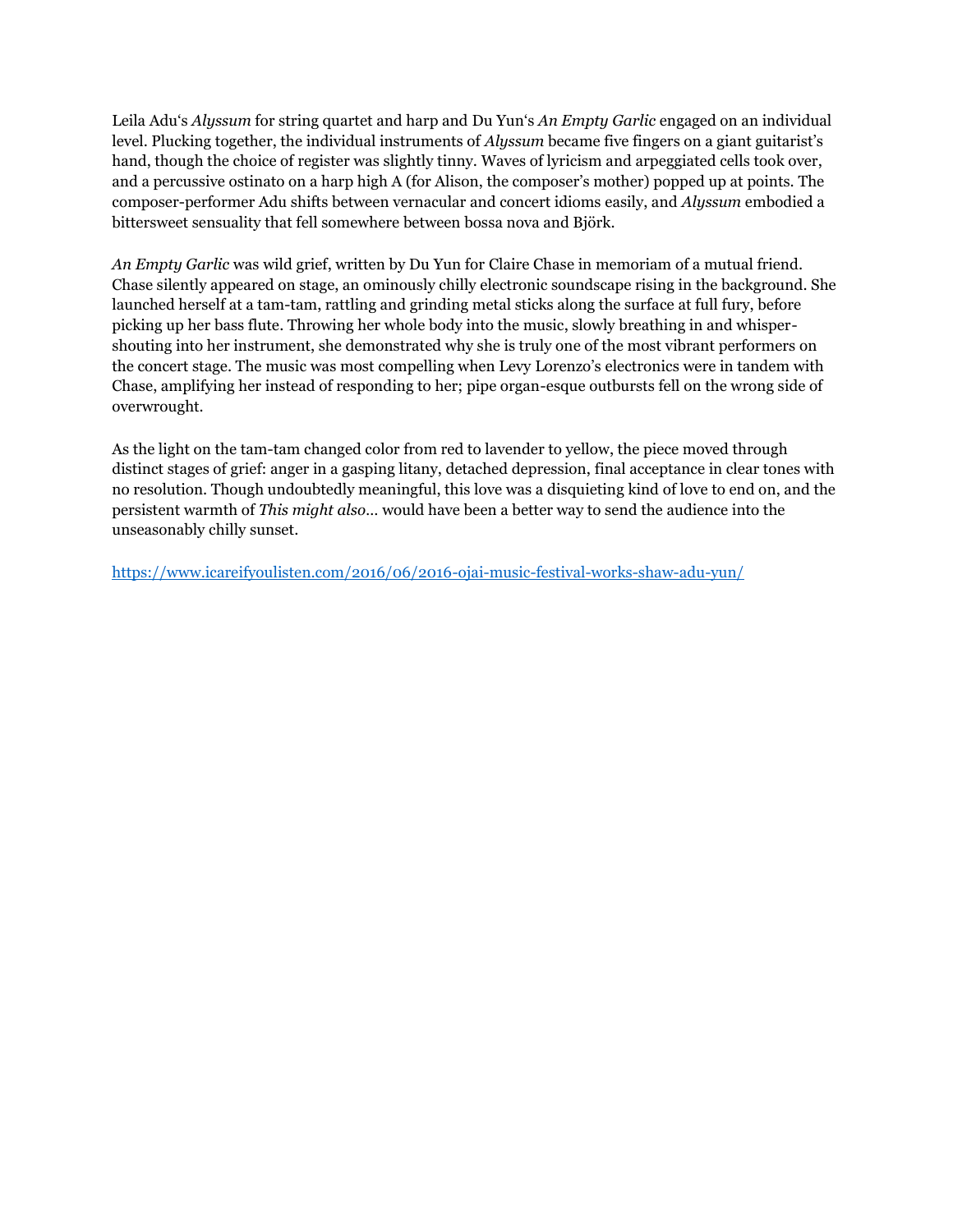

#### **Sellars Shows Women Rule at Ojai Fest**

By RICK SCHULTZ June 16, 2016

OJAI, CA--Beautiful, maddening, dreary, outrageous, wearying, exhilarating. The annual Ojai Music Festival is sometimes all of these things. This year marked the  $70<sup>th</sup>$  anniversary of the eclectic event, running June 9 through 12 in Ojai and then traveling in abbreviated form to Berkeley's Cal Performances, June 16 through 18. Last year the mostly outdoor festival, whose primary venue is the pastoral amphitheater, Libbey Bowl, leaned toward the exhilarating, wearying side, so packed with music and events there was little time to socialize and reflect. But Peter Sellars, this year's music director, ensured audiences had plenty of time to process each program, with most concerts staying within a manageable 70 minutes, albeit with no intermission. Sellars's directorship proved surprisingly low key. A provocative stage director, he remained in a "less is more" mode. That was especially true in his spare staging of the festival's thought-provoking but problematic opener on June 9, the American premiere of the 2013 chamber version of Kaija Saariaho's oratorio, *La Passion de Simone*. (Sellars directed the world premiere of the original in Vienna in 2006 as part of the New Crowned Hope festival.)

Based on the life and writings of French philosopher, mystic, and activist Simone eil, *Passion*, described as "a musical journey in 15 stations," compares its subject's sufferings with those of Christ. Weil died in 1943 in England at age 34, reportedly of starvation (she was also suffering from tuberculosis), in solidarity with her compatriots in war-torn France. A Jewish convert to Catholicism, she was never baptized, saying it would betray the unsaved masses.

Difficult and contradictory in life, Weil makes an unlikely subject for what largely emerges as a passion play in Amin Maalouf's (French) libretto, which relies on the voices of fictional younger and older sisters of Weil. Unfortunately, it eventually falls into a heavy tone, as if pleading to make the case for Weil as an unacknowledged saint.

That said, *Passion* finds sustaining nourishment and intimacy in Saariaho's exquisite chamber score, demonstrating her signature sensitivity to timbre and balance and offering affectingly dark-hued instrumental colorings. Under Portuguese conductor Joana Carneiro, the International Contemporary Ensemble (ICE) and four members of the vocal octet Roomful of Teeth created remarkable, often nuanced textures throughout. The piece also proved a stunning showcase for soprano Julia Bullock, who sang a courageous, deeply committed performance of a role originally conceived for Dawn Upshaw. Dressed in black, her feet bare, she alternately stood, writhed on the floor, and sang--all hallmarks of Sellars's taxing physical-emotional stage choreography. Except for a tall lighted box at the back of the stage platform, Bullock was a woman alone. At one point, she lay on the floor perpendicular to the box, suggesting an inverted cross.

Bullock successfully embodied the spirit of Weil while wrestling with Maalouf's unsubtle libretto ("You laid your cross on the ground...Branded, as slaves are branded") and Saariaho's atonal vocal line. She also quoted from Weil's work in commendably idiomatic-sounding French (supertitles offered translations). Though Saariaho removed the electronic component from this version, Ojai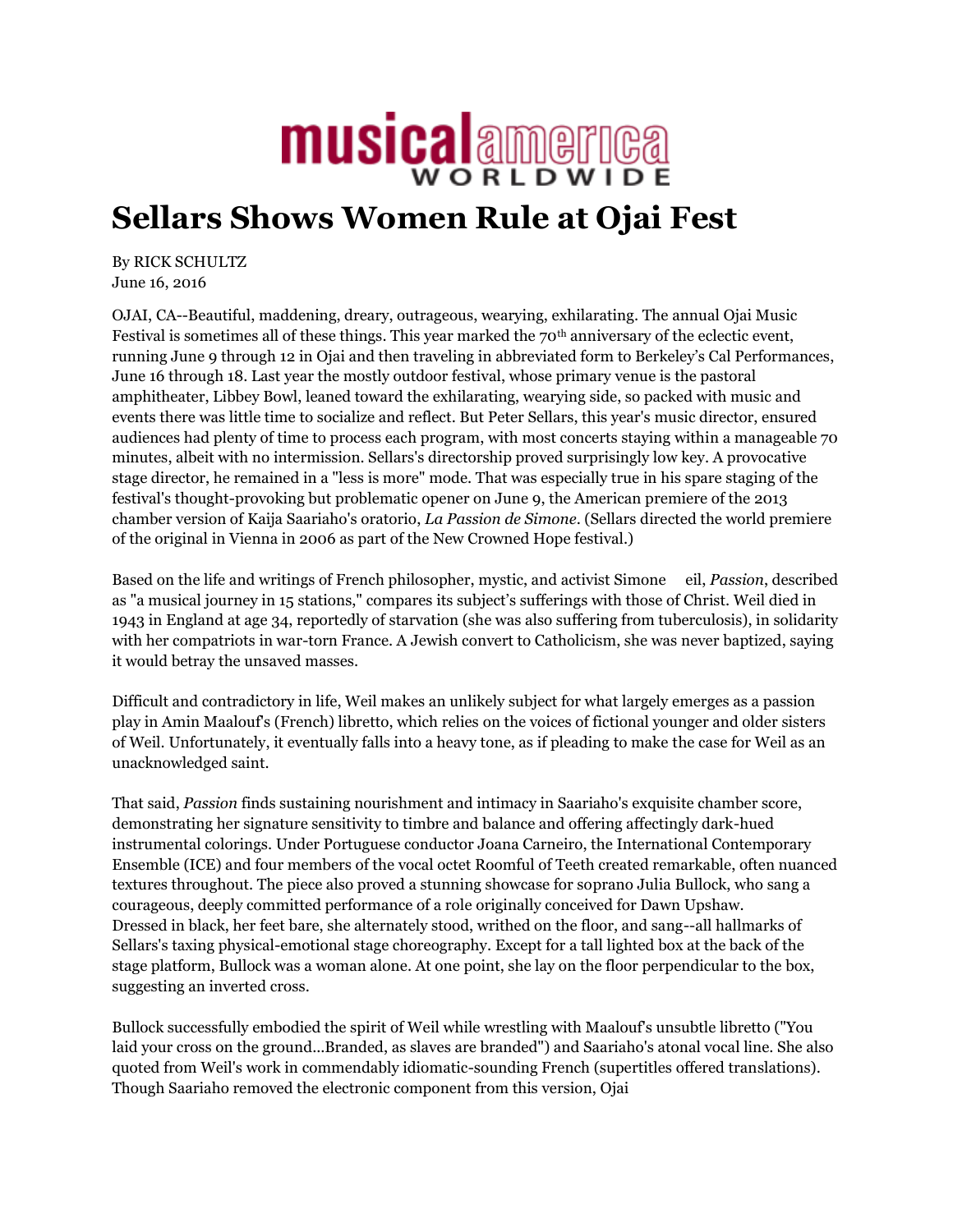offered its own sonic contribution. During a long instrumental passage, police sirens resounded outside Libbey Bowl, momentarily becoming part of the score.

In addition to Saariaho and Bullock, Claire Chase, ICE's leader and empress of the flute, also emerged as a considerable force. Early Friday afternoon, in another all-Saariaho program, she offered darting, breathy, fidgety accounts of *Terrestre Oiseau dansant and Terrestre: L'Oiseau, un satellite infime for flute, violin, cello, percussion, and harp.*

Later that day, Carla Kihlstedt's At Night We Walk in Circles and Are Consumed by Fire, offered a welcome contrast to Saariaho's more intense, cerebral style. Along with collaborators ICE and Roomful of Teeth, vocalist-violinist Kihlstedt's piece featured a star turn for ICE bassoonist Rebekah Heller, some fetching Appalachian folk rhythms, and even a nod toward Laurie Anderson's use of disarming visual imagery (is that someone sawing wood at stage right?). Sellars's interest in world music and social protest came to the fore on Friday night, with the appearance of an accomplished Egyptian ensemble, the Dina El Wedidi Band. Perhaps regarding it as music more suitable for the Hollywood Bowl, there were a few walkouts and raised eyebrows from the festival's new music diehards. But that didn't deter the rest of the large audience from remaining for vocalist-pianist Leila Adu's similarly accessiblelate night solo concert, which included a song about the murder of Trayvon Martin.

On early Saturday afternoon, it was more Saariaho, with the Calder Quartet offering a riveting account of her *Nymphéa*. Acting as a kind of fifth member of the group, Jean-Baptiste Barrière, the composer's husband, injected subtle electronics, balancing them with acoustic sounds to create a sense of floating in space. In *Sombre*, bass-baritone Davóne Tines, bass flutist Camilla Hoitenga, and three members of ICE tried to hold together Saariaho's lugubrious settings of three late fragments from Ezra Pound's *Cantos*. Later that day, Shaw's *This might also be a form of dreaming*, an Ojai Festival commission, received its world premiere. Brad Wells conducted ICE and Roomful of Teeth, in which Shaw sings alto, in a lovely rendition of the 20-minute score. Those who heard Shaw's 2013 Pulitzer Prize-winning Partita for 8 Voices, performed on Friday, probably identified many of the same playful vocal effects and elusive harmonies in …*dreaming*.

There was still more to come, including the American premiere of Claude Vivier's oratorio *Kopernikus* on Sunday, but it was time to head back to Los Angeles, dreaming of next year's festival with American jazz pianist and composer Vijay Iyer as music director.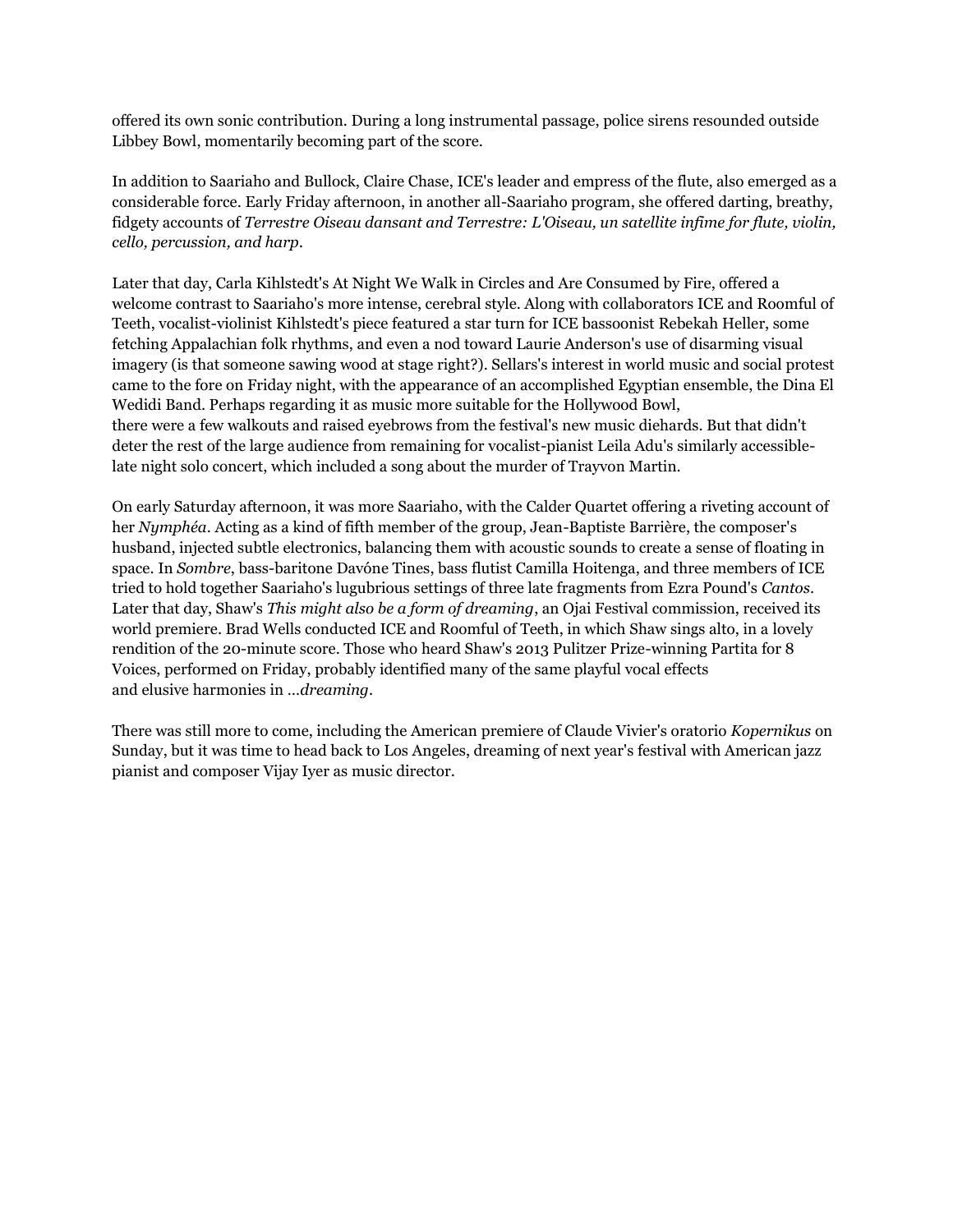# VENTURA COUNTY **XSTAR**

#### **Ojai Music Festival wraps with Vivier's 'Kopernikus — A Ritual Opera'**



By RITA MORAN June 13, 2016

Claude Vivier's "Kopernikus — A Ritual Opera" concluded the Ojai Music Festival's 70th season with an eerie sense of the temporal world we live in and what lies beyond.

A ruminating work by the Canadian-born composer (1948-83), "Do you believe in the immortality of the soul," lay on his desk the night he was stabbed to death in Paris. Vivier was considered one of the most important composers of his era, and on the rise, at the time.

That the shimmering piece was the festival's finale was a fitting conclusion to four days of wide-ranging works chosen by this year's music director, the iconic Peter Sellars, whose diverse interests also brought world music center stage. That the work by an openly gay composer was the musical highlight of a day in which nearly 50 people were killed in a Florida gay nightclub is poignantly ironic.

As Sunday's afternoon concert was about to begin, Sellars stepped forward from the wings and mentioned the stunning tragedy in Orlando, then asked the audience to join in a minute of silence for the deceased.

That somber moment made Vivier's piece all the more cogent as it beguiled the audience with its panorama of words and music, slipping from familiar languages to an imagined cosmic sound-talk.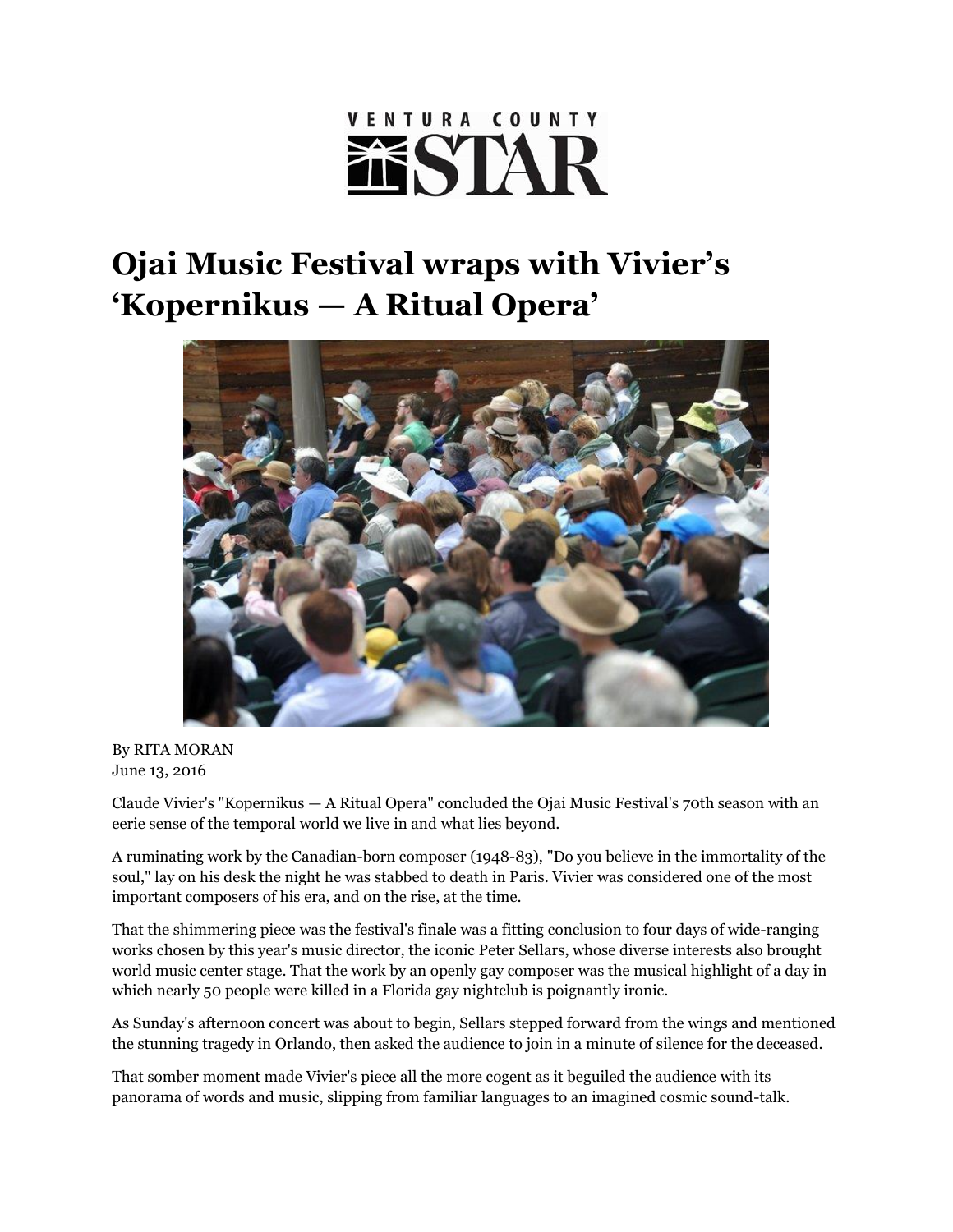Artfully poised for the task were members of the two multitalented forces that bolstered pieces throughout the festival, singers from Roomful of Teeth and instrumentalists and an electronic expert from ICE. Joining them in the all-in-white death scene that dominated the stage was dancer and choreographer Michael Schumacher, who began as the lifeless body at the heart of the narrative and in the transforming second segment became the risen soul, backing away from the deathbed, down steps to the Libbey Bowl floor, and stoically up an aisle.

It was a solemn and beautiful moment, one that will resonate among the fortunate music devotees who were present for the occasion. In the festival's series of musical moments allied more closely than ever with text, "Kopernikus" filled seven pages in the program with words both vivid and strange.

As always, festival events happened on hours of the day ranging from very early in the morning to very late at night, from moments of celebration to solemn intonations. Breaks were longer between concerts, providing opportunities for visitors to tour a bit of Ojai in the interim, though many instead sought out one of the convenient chairs scattered around the park,

With Sellars as guide, there was considerably more musical diversity along with the shortened time elements. At various hours the stage was filled not only by ICE and Roomful of Teeth, the amusingly tagged vocal group, but also by musicians from Cairo's Tahrir Square and India.

Coursing through the whole series was the work and presence of the distinguished Finnish composer Kaija Saariaho. She was surrounded at the festival by a nonstop flow of women composers and soloists, some already famous, others destined to be.

This festival is something of a moment in history for the 70-year tradition, revealing as it did the strength and beauty, and wonderful promise, of women composers and soloists.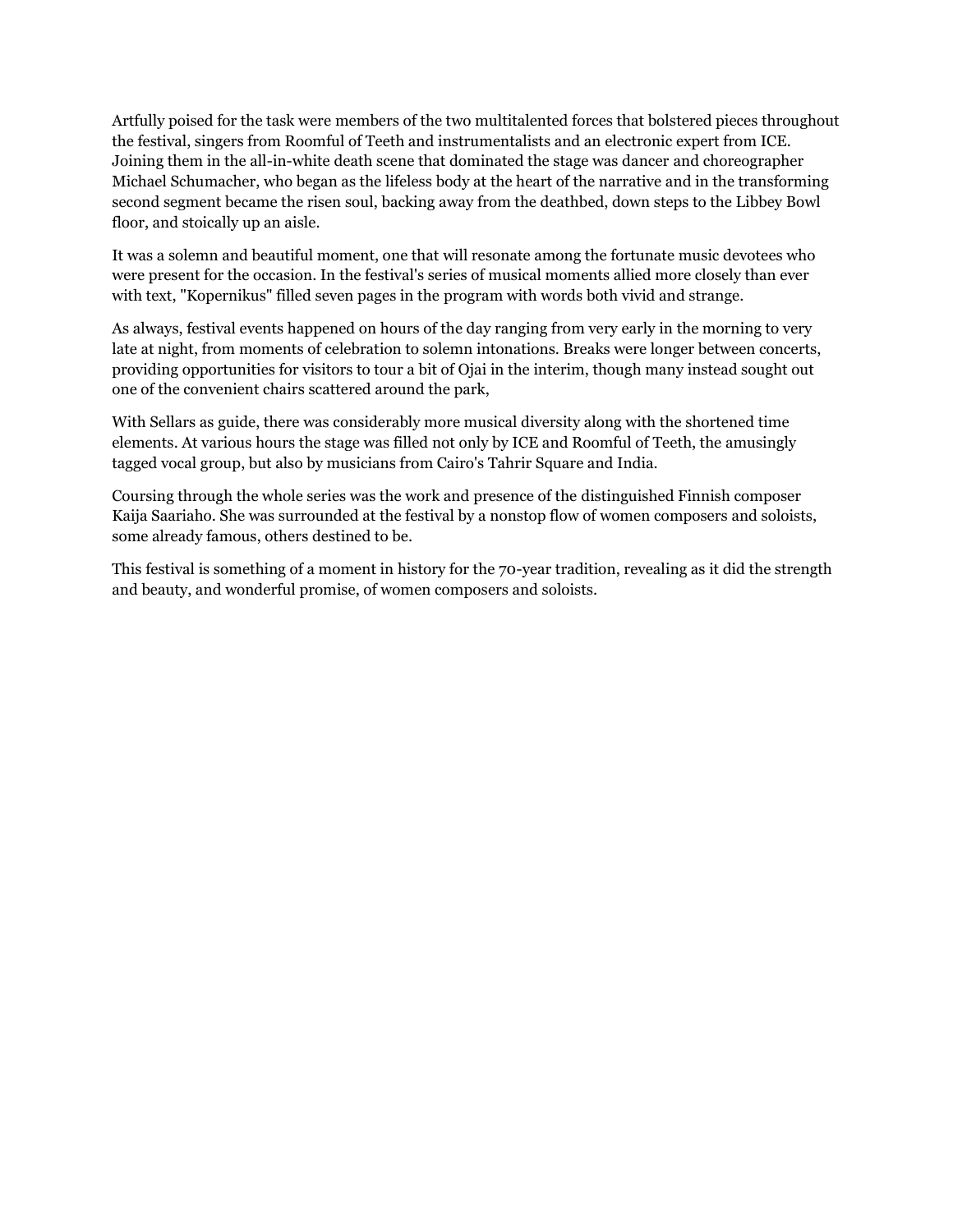

### **2016 Ojai Music Festival Ojai Fest Declares That "Music Is Change"**

by **CHARLES DONELAN**

Tuesday, June 21, 2016

Every year for four days and nights in early June the Ojai Music Festival transforms the Libbey Bowl into a uniquely bold and eclectic concert venue. Summoning top musicians and composers from all over the world, the Ojai fest delivers programming that reflects an incomparable sophistication and depth of knowledge about the full range of contemporary music. This musical magic is partly the result of a substantial tradition—the festival has been exploring the outer limits of composition for 70 years—and partly a response to the landscape of the Ojai valley, which has provoked spiritual aspirations since the time of the Chumash. Bookended by two highly unusual and compelling oratorios, and containing an impressive majority percentage of works by women, artistic director Peter Sellars' 2016 edition of the event was one of the most idiosyncratic in memory, yet it felt all of a piece.

Thursday evening's presentation of Kaija Saariaho's *La Passion de Simone* was a perfect example of what the Ojai Music Festival does best. Soprano Julia Bullock commanded the platform that she shared with a giant light box for well over an hour, reveling in Saariaho's multifaceted text and in Sellars' direction, which at times had her singing in full voice from flat on her back. Simone Weil, a French philosopher and religious mystic, died of complications from malnutrition in 1943 at the age of 34. Weil had reduced her intake of food to no more than that of those in the concentration camps as a gesture of solidarity, despite the fact that she was relatively safe in London at the time. Although this tragic self-sacrifice reflected her painstakingly articulated belief in an extreme form of Christian piety, the coherence of Weil's actions from a philosophical or theological point of view did nothing to ease the suffering of those who loved and cared for her at the time. In the libretto by Lebanese writer Amin Maalouf, a chorus voices the sentiments of these helpless bystanders as they witness Simone Weil's passage through fifteen "stations" on her way to her final agony. Bullock gave a tremendous performance, full of heart and pain, but also shot through with glimpses of ultimate transcendence.

On Saturday afternoon, the Calder Quartet performed *Nymphea*, a piece written by Saariaho for string quartet with electronic modification. Saariaho and her husband, Jean-Baptiste Barriere, are both longtime associates of IRCAM, the famed French laboratory for electronic music located near the Pompidou Center in Paris. This work, which was followed by two more chamber pieces by the composer, "Solar" for a small orchestra, and "Sombre" for bass flute, baritone voice, harp, percussion, and bass, helped this listener to understand a little better what the compositional technique known as "spectralism" or "spectral music," and with which Saariaho is associated, is all about. Spectral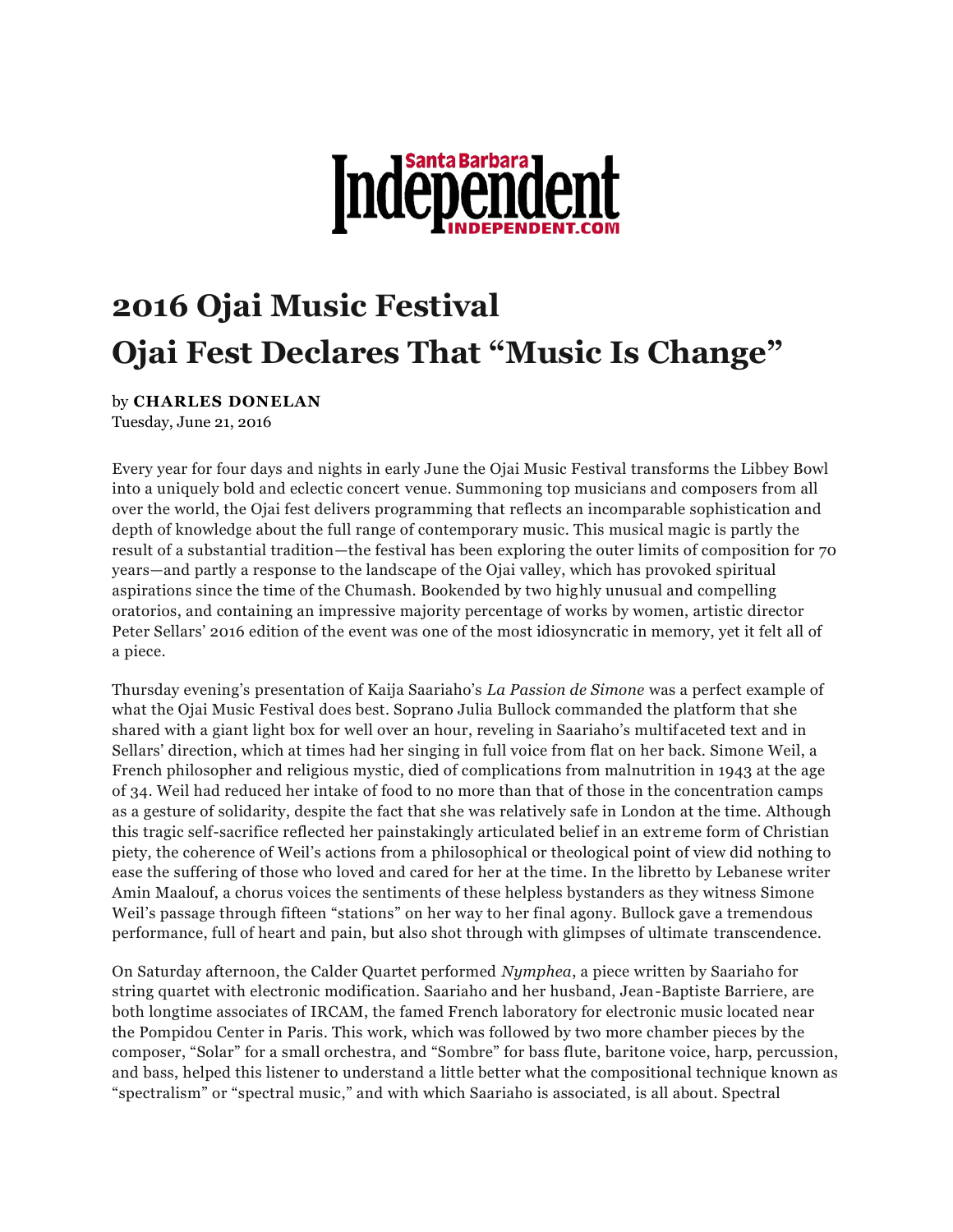composers are the post-serial physicists of contemporary music. Through computer analysis and imaging, they have revolutionized our understanding of timbre, the sonic envelope that delivers a note or tone. Electronic effects such as those used to transform the playing of the Calder Quartet are designed to enhance certain harmonics and add sustain to sonic details many of which exist at the threshold of audibility. In "Solar," which featured the International Contemporary Ensemble (ICE) and the marvelously dynamic playing of flutist Claire Chase, conductor Joana Carneiro brought out every complex nuance of this spectral aspect of the score. As if for emphasis, "Sombre" continued this journey to the edges of extended flute technique by bringing on Camila Hoitenga and her bass flute for a key role. Baritone Davon Tines was almost growling at times in order to conjure up Saariaho's panoply of timbre effects.

Although I was unable to stay for either the Carnatic singer Aruna Sairam and ensemble that evening or the intriguing late night concert on Saturday that featured Julia Bullock performing Tyshawn Sorey's *Josephine Baker: A Portrait*, I was lucky enough to make it back to Libbey Bowl for Sunday afternoon's United States premiere of *Kopernikus: A Ritual Opera* by Claude Vivier. Vivier, who was murdered in Paris by a male prostitute when he too was just 34, is one of the most fascinating and enigmatic figures in the history of modern composition. Extraordinarily gifted and recklessly idealistic, he wrote Kopernikus as an assertion of his belief in an afterlife. Having only recently learned of the massacre early Sunday morning in Orlando, Sellars came onstage before the musicians and asked the audience for a minute of silent reflection, saying that "Kopernikus is a ritual ceremony celebrating the movement from one state to another, and thus we dedicate this performance to the victims of the Orlando shooting."

What followed was a seething, pulsating, at times droning sonic odyssey through one man's highly idiosyncratic vision of heaven, or something like it. Seven singers, seven musicians, a dancer, a conductor, and an electronics controller collaborated to realize this work, which consists of two acts, each divided into three sections. Agni, a young girl who is associated with the Hindu god of fire, is welcomed by a sequence of figures, some historical, others mythological, as she ascends through the circles of an imagined afterlife. Vivier invented a private language in order to express his musical vision, and much of the score is written in this impenetrable, mostly monosyllabic personal code. What's not includes dialogues with Merlin, Lewis Carroll, Tristan and Isolde, and a host of scientists and philosophers ranging from the pre-Socratics to "Kopernikus" himself. If all this sounds like a recipe for confusion, that's only partly the case. Despite his deliberately esoteric approach, there's an emotional center to Vivier's work that this performance managed to communicate very directly to the audience, and many were visibly moved by both the music and the occasion, proving once again that certain musical experiences could only happen in Ojai.

<http://www.independent.com/news/2016/jun/21/2016-ojai-music-festival/>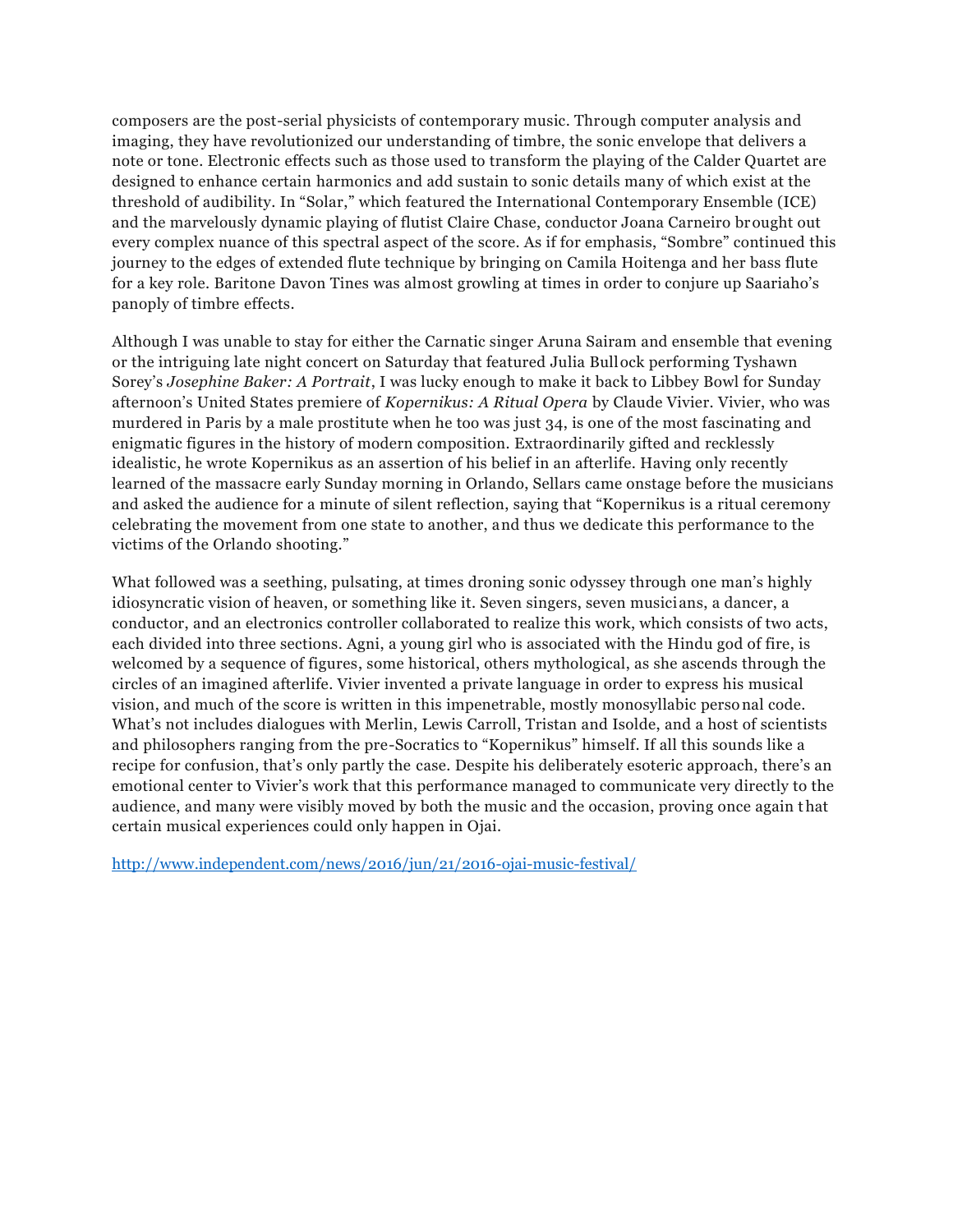## THE WALL STREET JOURNAL.

#### **A Lukewarm Celebration at the Ojai Music Festival, Led by Peter Sellars**

The 70th anniversary of this usually stimulating, eclectic festival didn't live up to those of past years.



#### By DAVID MERMELSTEIN June 13, 2016

#### Ojai, Calif.

The annual Ojai Music Festival has always thrived on focused eclecticism. But achieving such balance over a long weekend is an art. When it happens, disparate works, styles and musicians engage in something like a conversation. Naturally, some voices speak louder than others, but the juxtapositions provoke connections and discussions; audiences leave stimulated, even educated. Alas, the mix this time didn't prompt the warm feelings engendered by recent festivals. And that's a pity because this one—which ran June 9 through 12, and also travels in condensed form to Cal Performances in Berkeley, June 16 through 18—marked the festival's 70th anniversary.

Further raising expectations was this year's music director (a position filled annually), the provocative stage director Peter Sellars, only the second nonmusician (and the only nonperformer) to hold the job. Yet save for a series of preconcert discussions, Mr. Sellars's normally overwhelming imprint was surprisingly faint. The striking devices he generally employs indoors—exotic costumes, stylized movements, video elements and the melding of various, often indigenous, cultural traditions—were absent from this primarily outdoor festival, which, as always, was centered at the sylvan Libbey Bowl. To some degree, the fault lies in poor planning, for until April, Mr. Sellars was scheduled to direct the U.S. premiere of "Only the Sound Remains," a new opera in two parts by the celebrated Paris-based, Finnish composer Kaija Saariaho, in all but name the unequivocal star of this year's festival.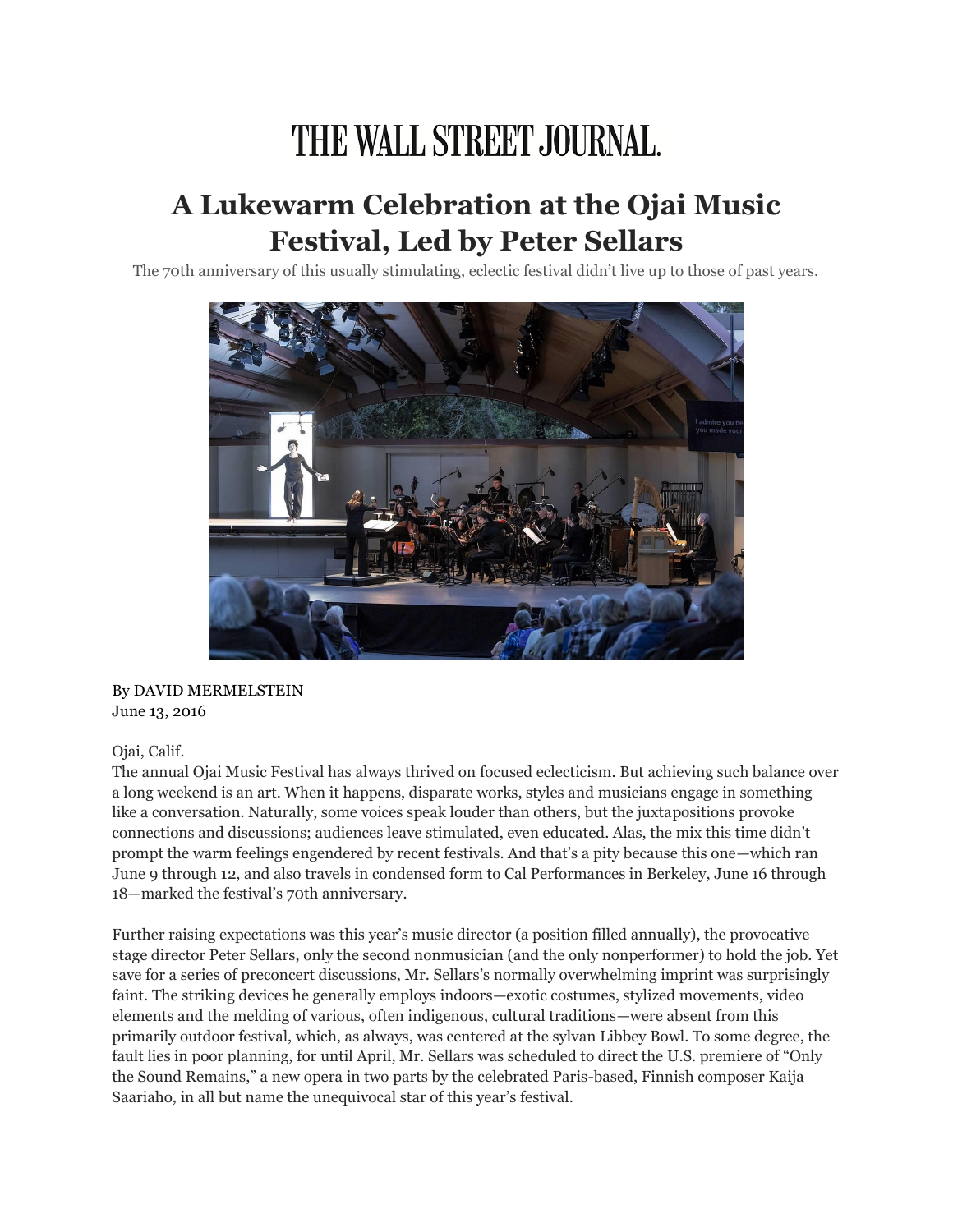Two afternoon concerts of Ms. Saariaho's lapidary chamber music, on Friday and Saturday, offered revelations. She combines timbres that ought not to work together yet somehow do—like string quartet, whispers and electronics in "Nymphéa" or bass flute and baritone in "Sombre." And though tension and anguish abound in her music, ugly sounds are anathema. She prizes tonal beauty no less than Debussy, Ravel and Messiaen did.

But filling the gaps caused by the absence of her new opera created challenges. Music composed and performed by Leila Adu, a New Zealander of Ghanaian descent, felt insubstantial, even banal. Still, Ms. Adu's chamber piece "Alyssum" was beautifully rendered by the superb Calder Quartet and Bridget Kibbey, a harpist for the Brooklyn-based International Contemporary Ensemble (ICE), increasingly the festival's primary source for instrumentalists. Both the Calders (cherished members of the regional music scene) and ICE, a collective of gifted players dedicated to new music, found better material elsewhere at the festival—most obviously by Ms. Saariaho, but also in the inventive, ear-tickling scores of Carla Kihlstedt, a violinist and singer, and Caroline Shaw, an alto with the thrillingly agile Roomful of Teeth. The nine-person vocal group made its festival debut across five programs, including the finale, the U.S. premiere of Claude Vivier's "ritual opera" (read: oratorio) "Kopernikus" (1979), a work of occasional poise and frequent whimsy that ICE and Roomful of Teeth, under the baton of the latter's Eric Dudley, delivered with rigorous commitment—not the easiest thing given that the piece is largely sung in an invented language à la Lewis Carroll.

Vivier, who was murdered in 1983, a few weeks before his 35th birthday, was the only nonliving composer on the roster this year, an unprecedented occurrence at this festival. More significant was his status as the only male composer featured. To the festival's credit, this laudable initiative in favor of women wasn't flaunted, allowing the music to speak for itself.

"Kopernikus" seemed a logical bookend for what opened this year's festival, the U.S. premiere of Ms. Saariaho's chamber version of "La Passion de Simone," a haunting tribute to the philosopher Simone Weil, who, like Vivier, died at age 34. Here, too, ICE and Roomful of Teeth collaborated with commendable unity of purpose. Some credit for that cohesion goes to the gifted Portuguese conductor Joana Carneiro, who gave shape and impetus to a work that for all its glinting colors and beguiling motifs would be dolorous in less able hands. The role of the work's narrator (a fictitious sister for Weil created by the librettist, Amin Maalouf) was assumed by the rising soprano Julia Bullock, who lent the performance controlled vigor, tonal purity and fierce commitment. Though Mr. Sellars's disappointingly minimalist, arbitrary production failed to enhance Thursday night's performance, the occasion was still a triumph of demanding material transcending abundant obstacles.

Unfortunately, Ms. Bullock's other star turn, the premiere of "Josephine Baker: A Portrait" late Saturday night, was the festival's biggest disappointment. Claudia Rankine's static and pretentious (to say nothing of long-winded) narration made dull one of the 20th century's most vital figures, completely misreading the St. Louis-born French entertainer's place in history and the arts. Ms. Bullock sang well, but Tyshawn Sorey's arrangements of Baker's signature songs and his interstitial music were painfully monochromatic and enervated—everything Baker wasn't. What a misstep in a year when Ojai did so much else right to recognize the contributions of women in music.

[http://www.wsj.com/articles/a-lukewarm-celebration-at-the-ojai-music-festival-led-by-peter-sellars-](http://www.wsj.com/articles/a-lukewarm-celebration-at-the-ojai-music-festival-led-by-peter-sellars-1465854829)[1465854829](http://www.wsj.com/articles/a-lukewarm-celebration-at-the-ojai-music-festival-led-by-peter-sellars-1465854829)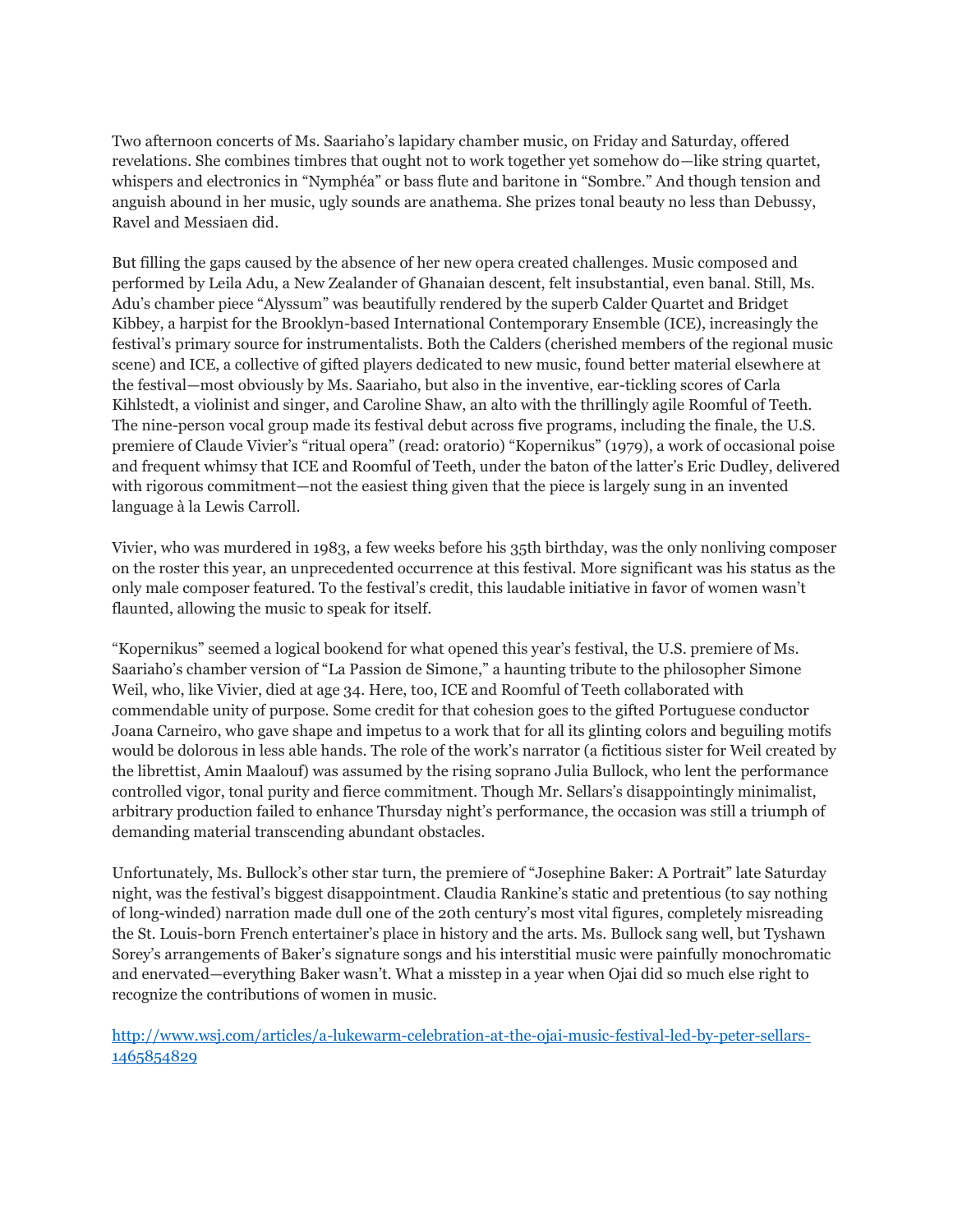# VENTURA COUNTY **XSTAR**

#### **Ojai Music Festival highlights women composers, performers**

By RITA MORAN June 12, 2016

Women's voices continued to sound trumpet-clear blasts of artistic achievement at Saturday's Ojai Music Festival, the 70th in the small but distinctive Ventura County town that continues to offer forward-looking and mind-bending music to adventurous concert-goers.

This year's festival, under the aegis of music director Peter Sellars, not only highlights women as composers and performers but also stretches to embrace music of many nations. Each day's events, spread from early morning to late at night and are thought-provoking. Most of the major events are at the familiar Libbey Bowl during daytime or early evening hours. But it's not uncommon for delights to take place in smaller locations or at unusual times.

Saturday's major Bowl events began at 1 p.m. with a focus on the featured composer, Kaija Saariaho, continued midafternoon with a brief but intense look at the work of Carolyn Shaw and Du Yu, then segued into a chat led by Sellars, a central night concert featuring Aruna Sairam and ensemble exploring South Indian Vocal Music, and finally for those with determination, endurance and large quaffs of coffee, the fascinating world premiere of the Josephine Baker Project, a tribute to one of the world's most striking talents. Baker, born in St. Louis, Mo., became an international star and French citizen, an activist for equal rights and one of the last century's most controversial and admired women. Among her friends along the way were many of the writers and artists active during Europe's far-flung cultural influence during the 20th century.

It had already become clear in the earlier concerts and presentations that Saariaho is not only a striking artist but also an important standard-bearer in the progressive influence of 21st century women composers. Her work leads as well into the inevitable melding of long-familiar musical instruments and the intricacies offered by contemporary electronic possibilities. So much so that the program often includes not just the composer's name but the electronics whizzes involved.

So it's not surprising that in addition to the composer herself, whose Chamber Music II offerings were played early Saturday afternoon, Jean-Baptist Barriere was listed for electronics along with the Calder Quartet's Benjamin Jacobson, Andrew Bulbrook, Jonathan Moerschel and Eric Byers as "Nymphéa" was performed. The instrumentalists themselves double-tasked as voice-whisperers in a piece that focused on a water lily as it floats on a pond.

"Solar," performed by ICE instrumentalists including pianist Jacob Greenberg whose fingers multi-tasked by touching both a grand piano and a side electronic keyboard he swiveled to when appropriate, was another arresting work. Joana Carneiro conducted with persuasive precision, with the sound textured by the work of Barriere and Levy Lorenzo.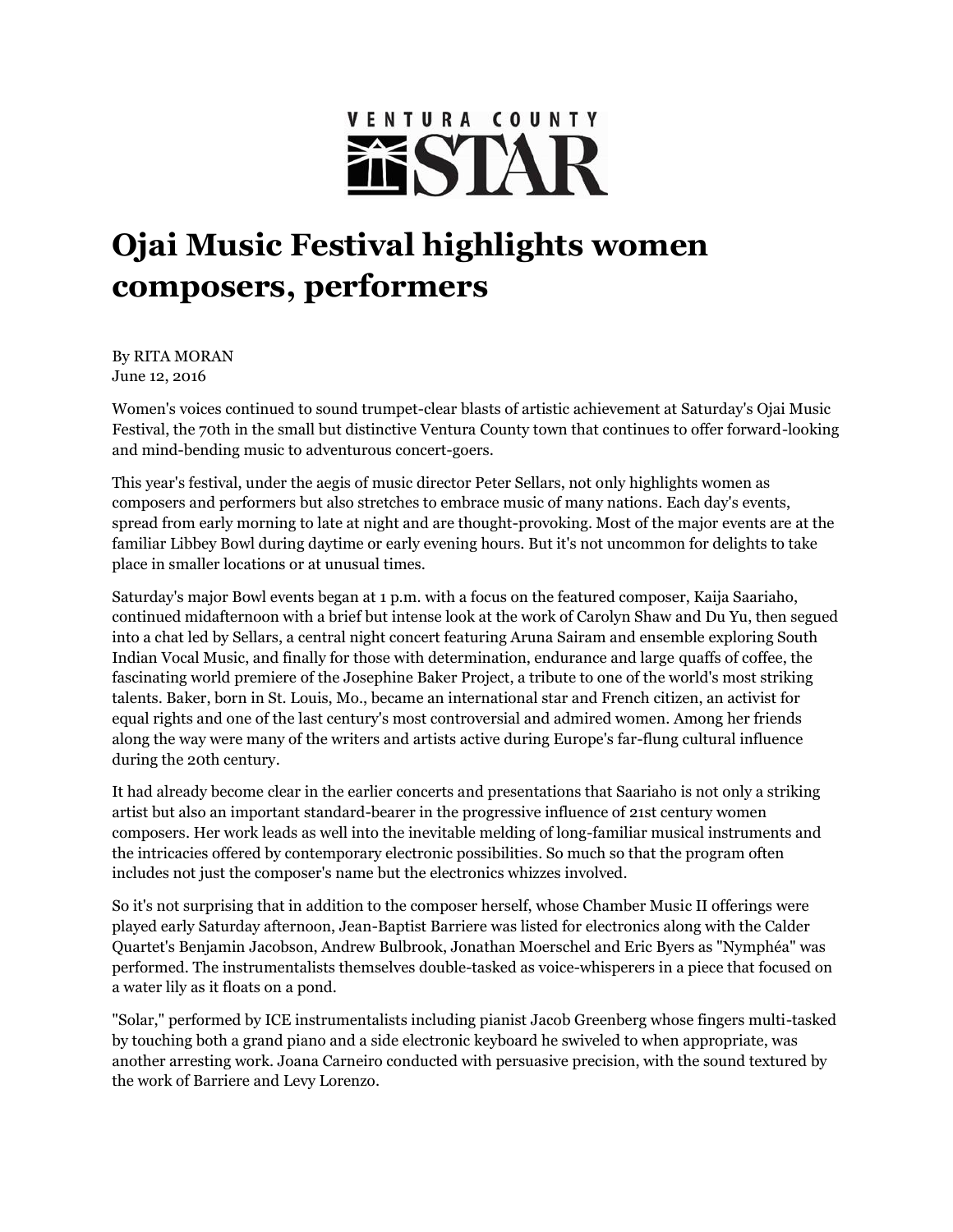The program concluded with the compelling "Sombre," teaming baritone Davone Tines, bass flutist Camilla Hoitenga and ICE members Bridget Kibbey at the harp, percussionist Ross Karre and bass player Randy Zigler. The dramatic vocalizing by Tines was particularly mesmerizing.

Picking up the musical strands at the 3 p.m. concert were composers Caroline Shaw, Leila Adu and Du Yun. Shaw's world premiere Festival-commissioned "This might also be a form of dreaming" brought together an octet of Roomful of Teeth vocalists, including alto Shaw herself, with ICE musicians Joshua Rubin, Kyle Armbrust, Kivie Cahn-Lipman and Ross Karre, conducted by Brad Wells. With text from Claudia Rankine, "Dreaming" mulls the idea of how the mind wanders and what brings it to points of discovery, with all hands involved showcasing a sinuous charm.

Leila Adu, a New Zealand composer of Ghanaian descent, was represented by her "Alyssum," ably played by the Calder Quartet and harpist Kibbey, with lots of apt plucking of strings and a bassa nova throb. A native of Brooklyn, Adu is currently a Princeton doctoral fellow and teaches music to Sing Sing prisoners. Chinese-born Du Yun's "An Empty Garlic" featured a whimsical combination of bass flute and tam tam work by Claire Chase, with electronics by Lorenzo.

The charming Aruna Sairam and her South Indian Vocal Music ensemble provided a zesty finish to the program with a range of her fascinating songs supported by her multitalented ensemble.

Late-late in the night, soprano Julia Bullock, with composer, pianist and drummer Tyshawn Sorey and members of ICE offered "Josephine Baker: A Portrait" in which the famous singer, activist and international celebrity expresses her feelings about what she was born into, what she has achieved and her ongoing battle against racial prejudice. The latter is what drove her from the U.S. and underscored her long career. Even after achieving success as the highest-paid celebrity in Europe, she was still turned away from a table at a ritzy U.S. nightclub. Ultimately she rarely ventured from Europe, except notably to appear with Martin Luther King at his momentous "I have a dream speech" in Washington, D.C.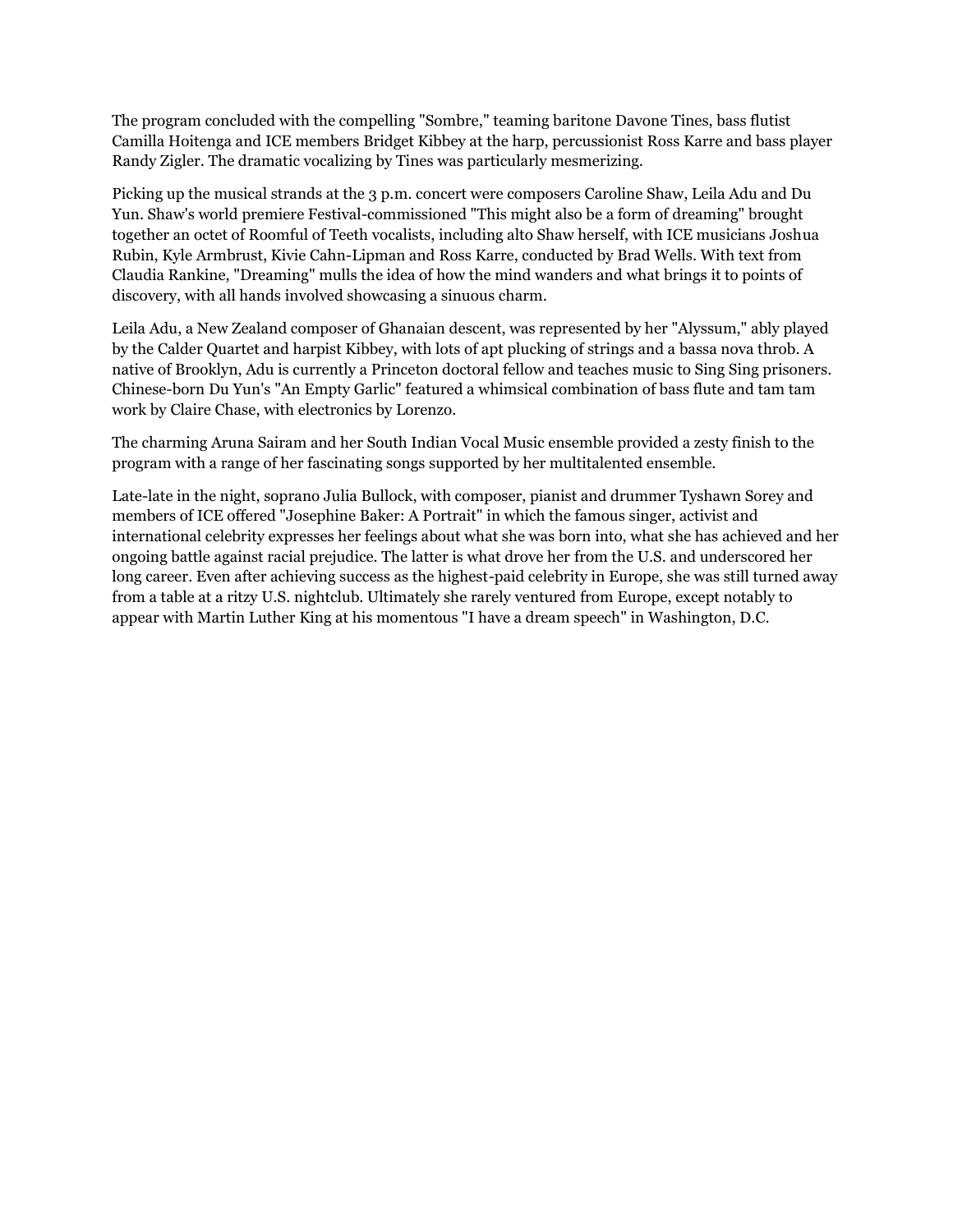## VENTURA COUNTY **XSTAR**

### **Composer Kaija Saariaho's work continues to keep Ojai listeners rapt**

By RITA MORAN June 11, 2016



Ojai Music Festival audiences who experienced the compelling "La Passion de Simone" in Thursday night's opening concert found themselves savoring another mode of composer Kaija Saariaho's creative focus Friday afternoon in her Chamber Music I.

"Kesapaiva: A Summer Day, Five Musical Hours" brought to life Saariaho's multi-textured and wideroaming skill for becoming at one with words, here in a text by Aleksi Barriere, and feelings that course through her agile mind. Joined again by the supple skills of ICE (International Contemporary Ensemble) as instrumentalists and Roomful of Teeth as vocalists ready to celebrate sounds of many shadings, she led the rapt audience through many passages.

An amusing and intriguing accent in the Oiseau dansant (dancing bird) element was the work of Claire Chase, who managed with aplomb the challenging task of adding spoken words and sounds as she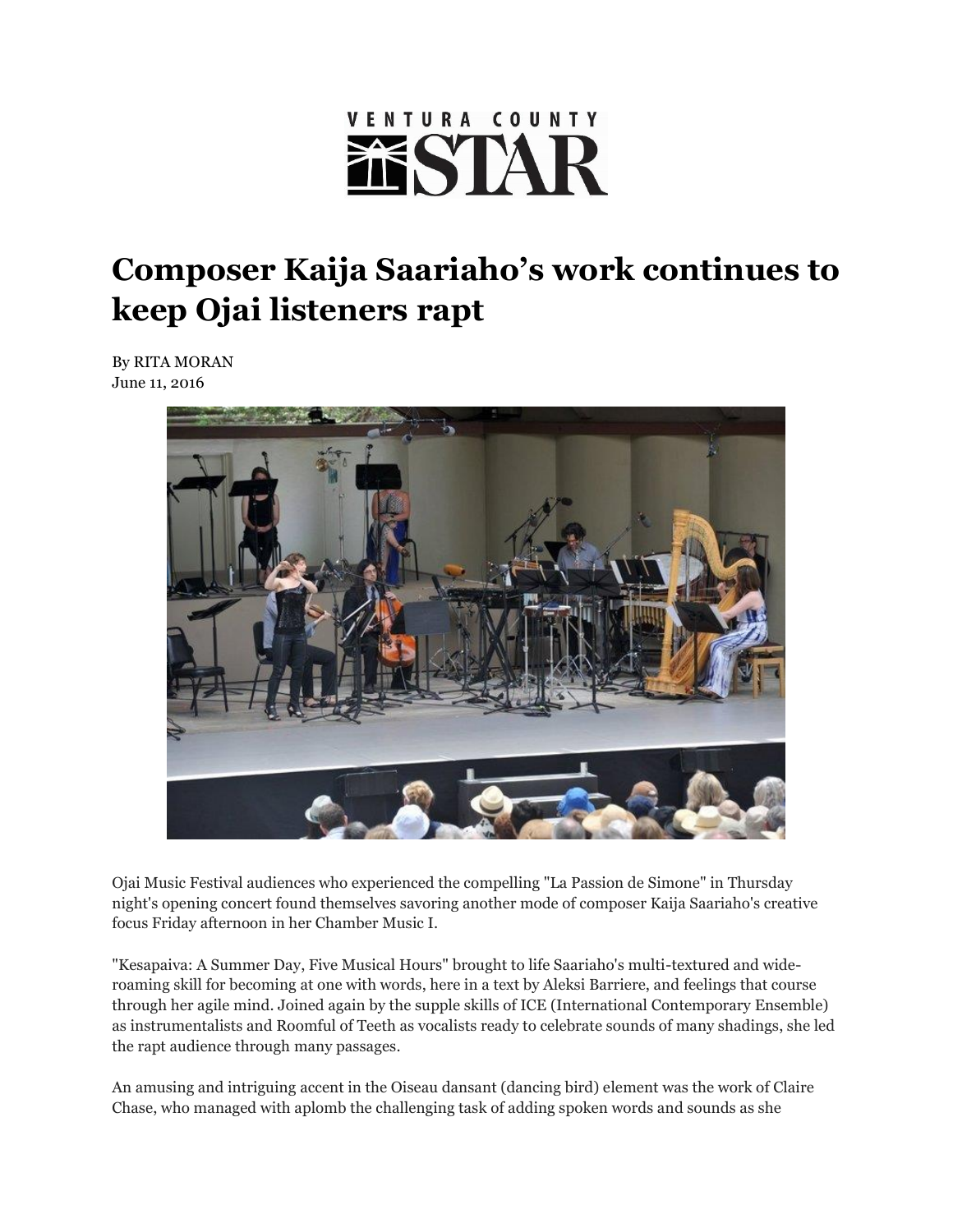simultaneously was playing the intricate flute. But the entire piece as it passed through Daybreak, Work, The Hour of Longing, The Mystic Hour and 5th Hour: Evening Twilight, was an attentive and sometimes dryly amusing passage through the hours, with The Bees and The Humans making their ways through multiple moods. Finally, there was the "Adjo" (Farewell) employing the vivid words of Solveig Von Schoultz.

Later in the afternoon, the Libbey Bowl stage again came alive with Caroline Shaw's Partita for 8 Voices and Carla Kihlstedt's "At Night We Walk in Circles and Are Consumed by Fire."

Dancing through the modes of Allemande, Sarabande, Courante and Passacaglia, the vocalists from Roomful of Teeth, including alto Shaw herself, wove a beguiling, ever-changing web of sound that was fresh and full of beauty.

Kihlstedt was the lead violin and vocalist for her work delving into "the dissonance between our waking and sleeping lives," multitasking as she mastered the violin and vocals, strongly backed by members of Roomful of Teeth and ICE as they made their way through segments including Factual Boy, One-Story Motel, Rocks and Concrete, Against Dreaming and Addressing a Dream.

Later in the evening's Twilight Concert, Dina el Wedidi & Band brought The Sounds of Tahrir Square, Cairo, with Wedidi as composer and vocalist joined by master percussionists, accordion and other instruments. The songs were colorful and expressive in the throbbing style of Cairo's bustling streets. As expressed by the singer-composer in the festival's program notes, "My ears were drawn to the beats made by nature and the environment around me."

There's more to come from a festival designed to draw Ojai audiences into a trek onto musical roads less taken.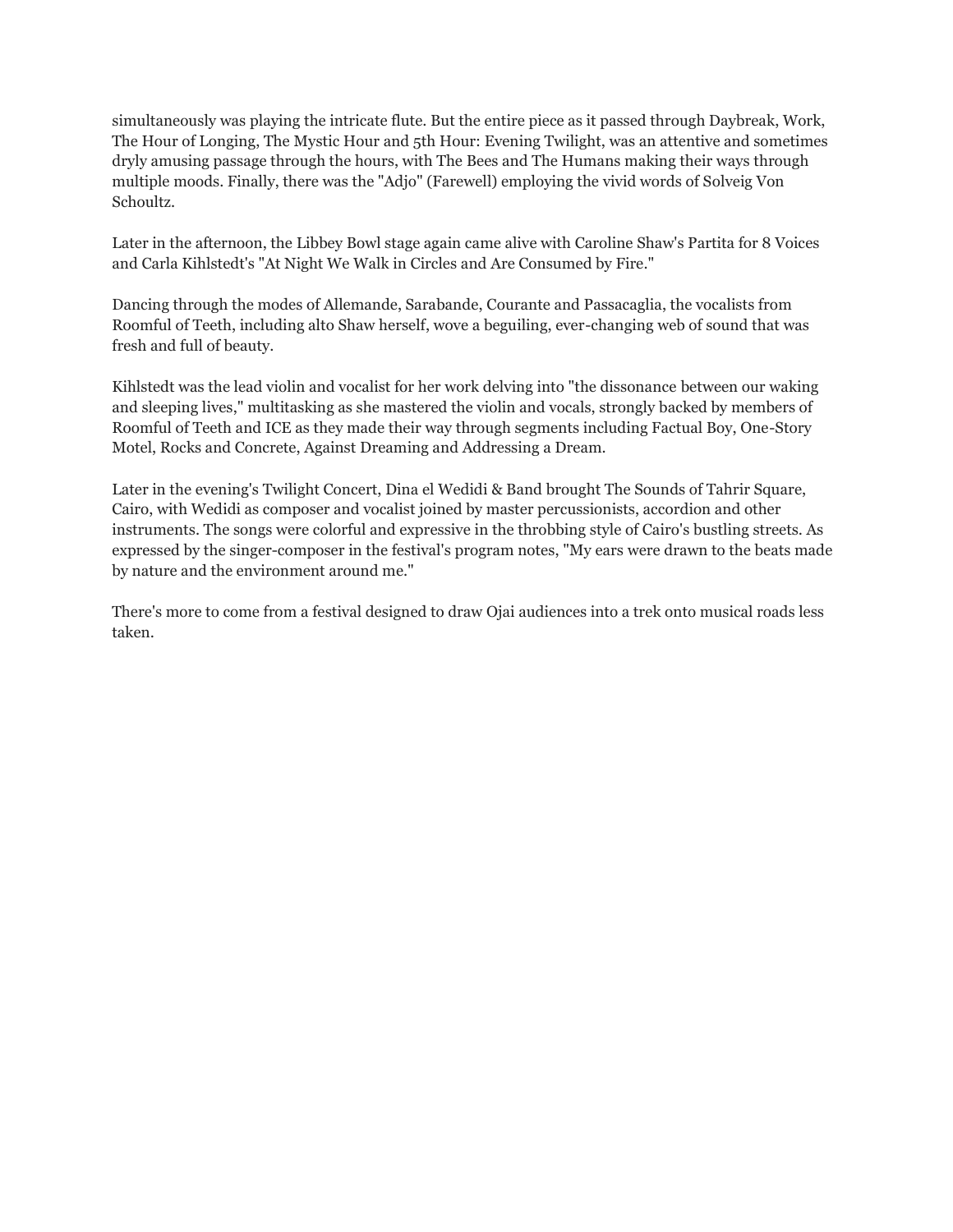# **VENTURA COUNTY XSTAR**

## **Ojai Music Festival impressive on opening night**



By RITA MORAN June 10, 2016

Ojai Music Festival audiences gather each June with an unspoken expectation: Impress me.

The festival, now in its 70th year, never fails to respond to that anticipation, as it demonstrated once again Thursday night at the opening concert of a weekend of fascinating music planned by this year's music director Peter Sellars.

In an afternoon, on-stage discussion with the evening's featured composer, Finland's Kaija Saariaho, Sellars emphasized that in a "culture of permanent distraction" it was bracing to open the festival with "something that is so tremendously serious."

It is not only Saariaho's work that is gripping, but the entire array of composers on "the front edge" of the next generation that Sellars celebrates. As it happens, most of those brought together for the festival are women, a disparate group with distinctive ideas for the future of music. They, and many of the